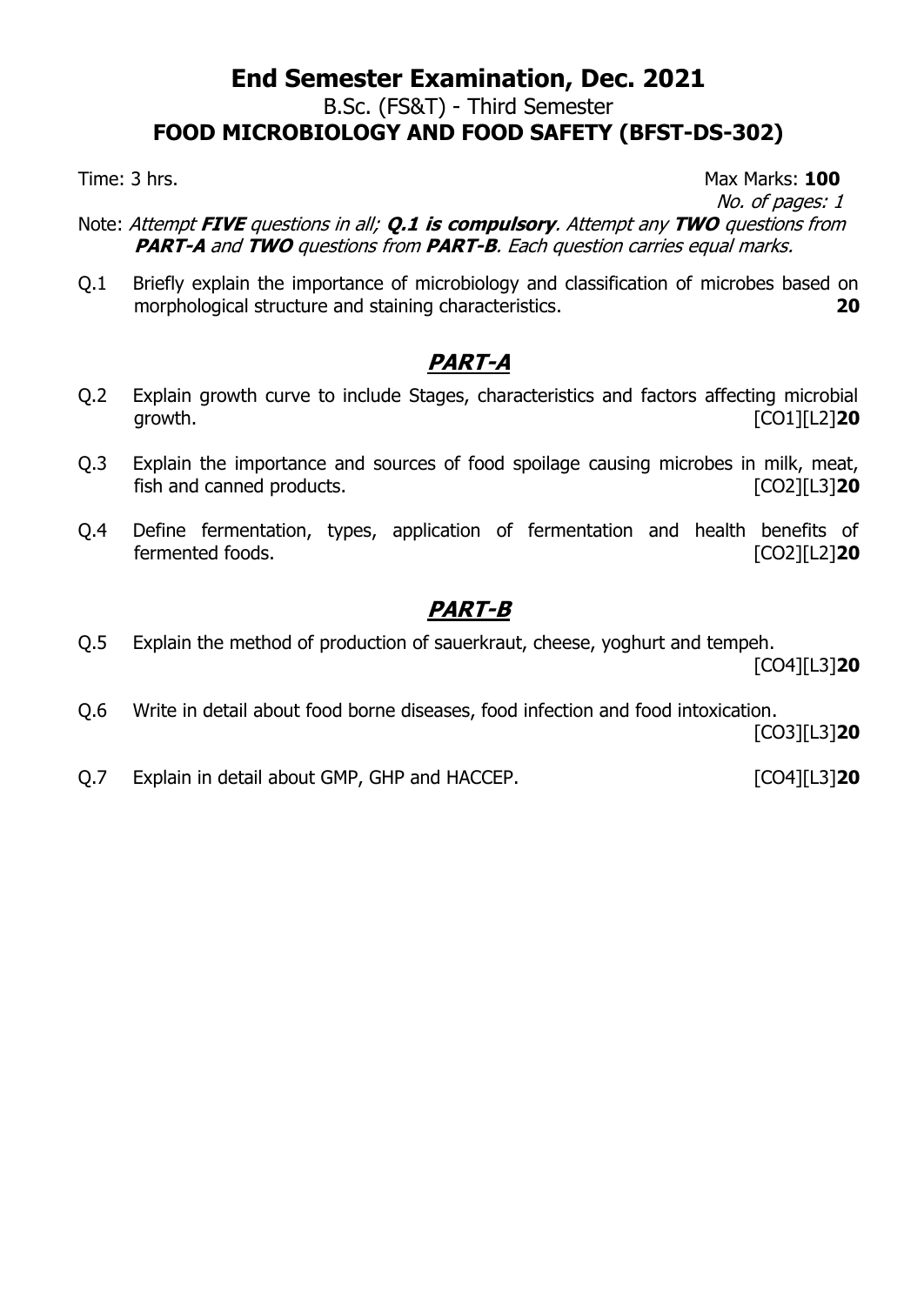#### **End Semester Examination, Dec. 2021** OPEN ELECTIVE – COMMON FOR ALL BRANCHES **ERGONOMICS AND HUMAN FACTORS (PT-OE-003)**

Time: 2 hrs. **50** 

No. of pages: 1

- Note: Attempt **FIVE** questions in all; **Q.1 is compulsory**. Attempt any **TWO** questions from **PART-A** and **TWO** questions from **PART-B.** Marks are indicated against each question.
- Q.1 a) Define 'MSD'. [CO1] [L1]
	- b) What is good posture? Write its characteristics for sitting. [CO1] [L1]
	- c) What do you understand by cognitive behavior?  $[CO1] [L1]$
	- d) What is carpal tunnel syndrome? What would be the ergonomic advice to prevent CTS? [CO1] [L2]
	- e) What is posture? What factors contribute towards normal posture? [CO1] [L2] **2×5**

#### **PART-A**

- Q.2 Do you accept conditions or behaviours that you wouldn't have accepted a few years ago? How they really impact your work style? **Example 2018** [CO5] [L3] **10**
- Q.3 Why training is an important task in the ergonomic process? [CO6] [L4] **10**
- Q.4 Explain the human capabilities and limitations in terms of occupational ergonomics. [CO4] [L5] **10**

- Q.5 Explain the role of exercises on different physiological functions that would help in prevention of diseases, and promotes health and wellness. [CO5] [L5] **10**
- Q.6 How could be the work-related issues can be managed with the modification of Work environment? Explain in detail about various factors contributing to it. [CO4] [L3] **10**
- Q.7 What do you understand by occupational hazards in ergonomics? Explain various types of occupational hazards. [CO2] [L2] **10**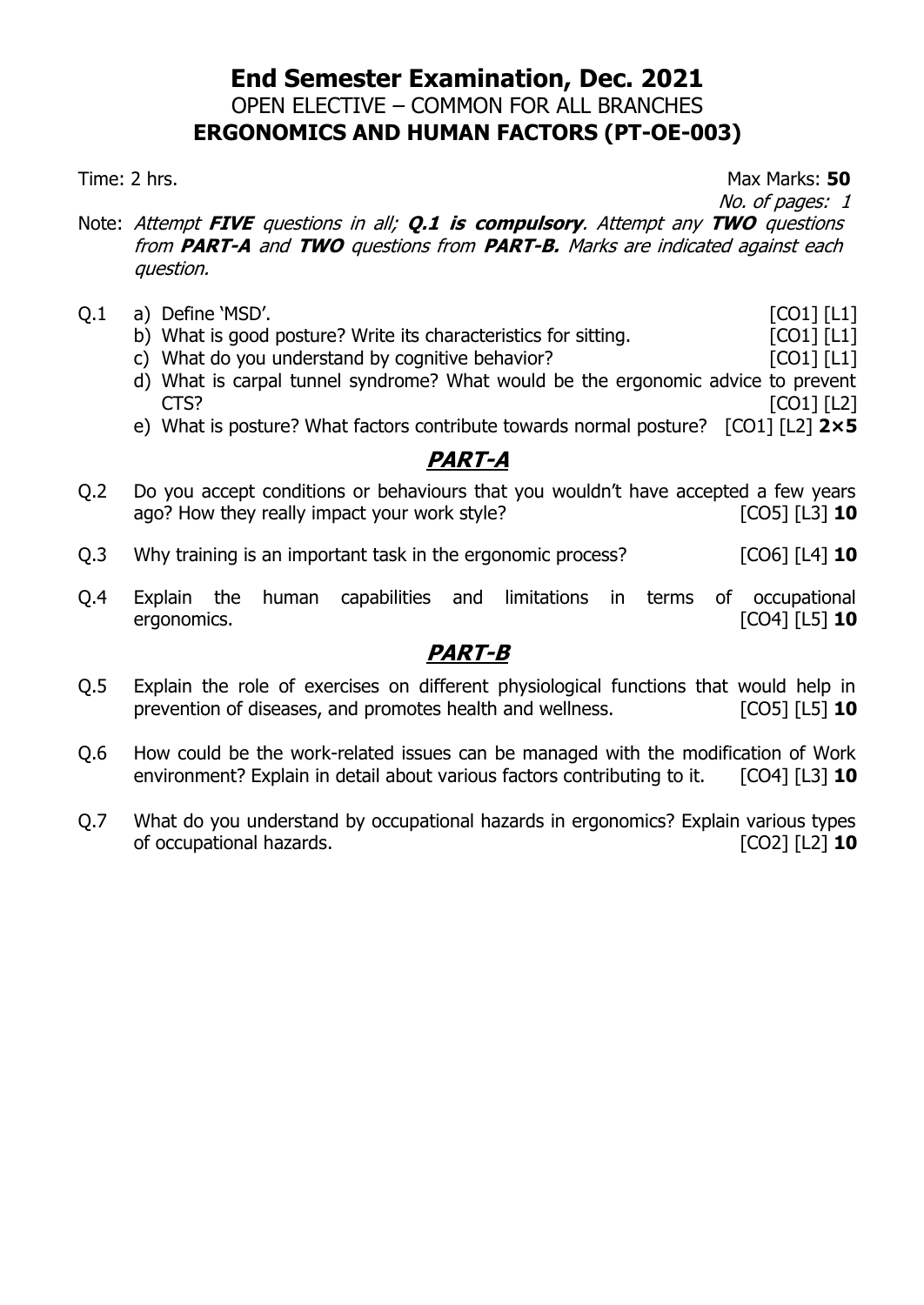### **End Semester Examination, Dec. 2021** B.Sc. (FS&T) - Third Semester **TECHNOLOGY OF SPICES, HERBS AND PLANTATION CROPS (BFST-DS-306)**

| Time: 3 hrs                                                                                                                                                                                             |                                                                              | Max Marks: 100<br>No. of pages: 1 |
|---------------------------------------------------------------------------------------------------------------------------------------------------------------------------------------------------------|------------------------------------------------------------------------------|-----------------------------------|
| Note: Attempt <b>FIVE</b> questions in all; <b>Q.1 is compulsory</b> . Attempt any TWO questions from<br><b>PART-A</b> and <b>TWO</b> questions from <b>PART-B</b> . Each question carries equal marks. |                                                                              |                                   |
| Q.1                                                                                                                                                                                                     | Discuss scope and importance of spices, herbs and plantation crops in India. | 20                                |
|                                                                                                                                                                                                         | <u>PART-A</u>                                                                |                                   |
| Q <sub>2</sub>                                                                                                                                                                                          | Give a detailed classification of spices, herbs and plantation crops.        | $[CO-1]$ $[L - 2]$ 20             |
| Q.3                                                                                                                                                                                                     | Write short notes on processing of:<br>a) Turmeric.                          |                                   |
|                                                                                                                                                                                                         | b) Nutmeg.                                                                   | $[CO-4][L-1]$ 20                  |
| Q.4                                                                                                                                                                                                     | Outline the procedure involved in processing and storage of culinary herbs.  |                                   |
|                                                                                                                                                                                                         |                                                                              | $[CO- 3]$ $[L- 4]$ 20             |
|                                                                                                                                                                                                         | <u>PART-B</u>                                                                |                                   |
| Q.5                                                                                                                                                                                                     | Throw some light on value added products of spices.                          | $[CO- 4] [L-3]$ 20                |
| Q.6                                                                                                                                                                                                     | Justify the functional role of herbs by giving suitable examples.            | $[CO- 2] [L- 5]$ 20               |
| Q.7                                                                                                                                                                                                     | Summarize the steps involved in harvesting and processing of tea.            | $[CO-1]$ $[L-5]$ 20               |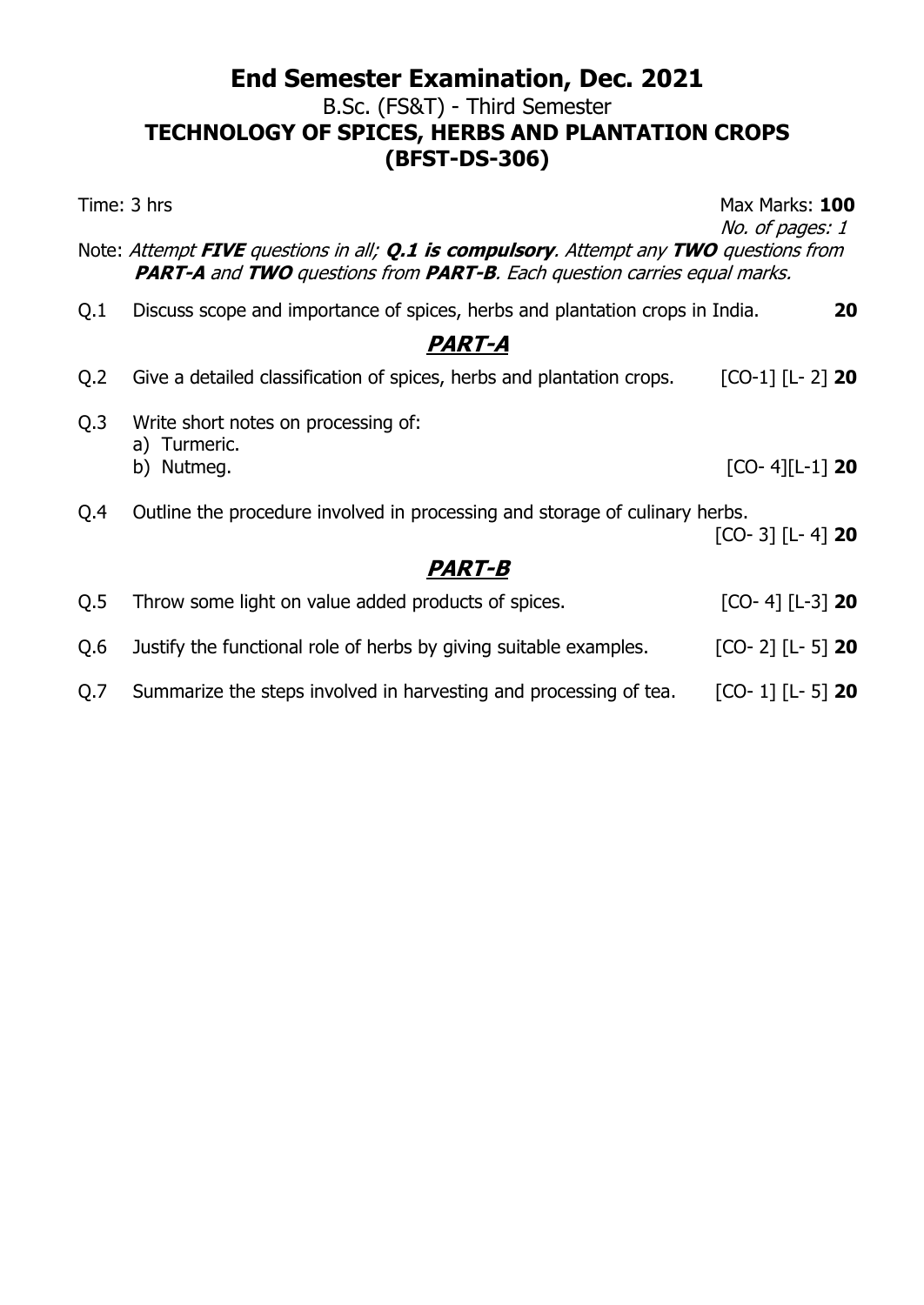### **End Semester Examination, Dec. 2021** B. Sc. (N&D) - Third Semester **FUNDAMENTAL OF FOOD SCIENCE (BND-DS-301)**

Time: 3 hrs Max Marks: 100

No. of pages: 1

- Note: Attempt **FIVE** questions in all; **Q.1 is compulsory**. Attempt any **TWO** questions from **PART-A** and **TWO** questions from **PART-B**. Each question carries equal marks.
- Q.1 Explain the structure of cereal grain along with uses of each layer. Discuss various cereal products and its nutritive value. **20**

### **PART-A**

- Q.2 Evaluate the changes occurring in starch granules when heated with water or dry. What are these processes called? Explain in detail. [CO2][L-5]**20**
- Q.3 What is the crystallization process of sugars? Explain the factors affecting crystallization. Write a short note on various types of sugars and artificial sweeteners. [CO1][L-1]20
- Q.4 Apple and potato turns brown once cut and kept open in the air similarly milk also turns brown upon heating for a longer period of time. Analyze these changes occurred in food and discuss the same in detail. Explain the ways in which you may prevent this.

[CO3][L-4]**20**

- Q.5 What is pasteurization? Explain different methods of pasteurization. [CO3][L-1]**20**
- Q.6 Define rancidity and hydrogenation process in fats and oils. Explain types of rancidity and hydrogenated products available in market. *CO2* [CO2][L-1,2]
- Q.7 Illustrate the role of the different parts of egg using its diagram. Discuss the spoilage, storage and preservation of fish.  $\blacksquare$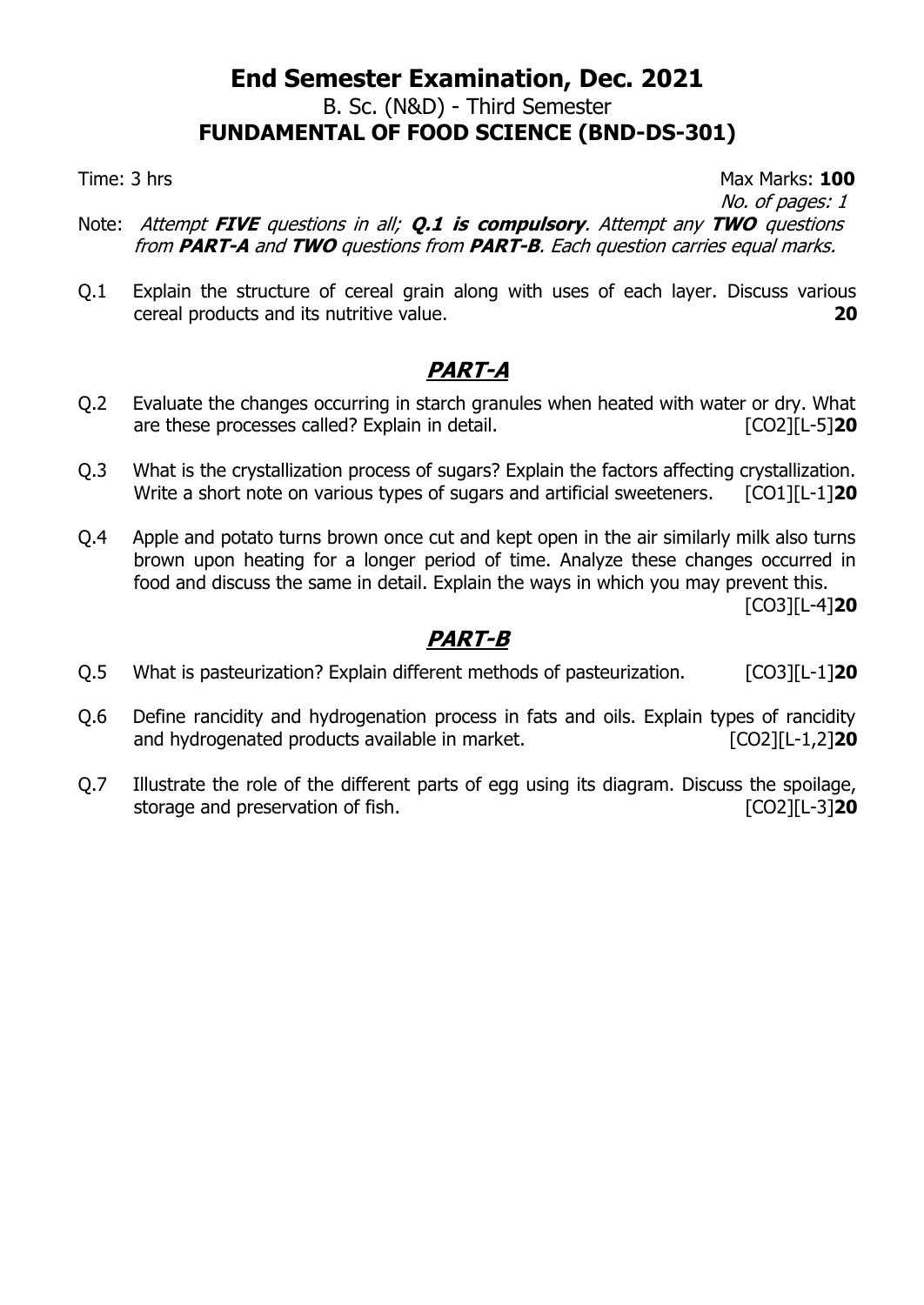### **End Semester Examination, Dec. 2021** B.Sc. (N&D) - Third Semester **COMMUNITY HEALTH NUTRITION (BND-DS-302)**

Time: 3 hrs **100** 

No. of pages: 1

**20**

- Note: Attempt **FIVE** questions in all; **Q.1 is compulsory**. Attempt any **TWO** questions from **Part-A** and **TWO** questions from **Part-B**. Each question carries equal marks.
- Q.1 Prevalence of one nutritional problem in India and what is the role of nutritionist and what are the strategically approach have been taken care of government to alleviate problem.

### **PART-A**

- Q.2 What is the concept of community nutrition and conceptual framework of malnutrition status in India? [CO1][L2]**20**
- Q.3 What are the strategies to improve nutrition and health through food, education and health in schools? **[CO][L2] 20**
- Q.4 Write is the details of national health policy and Objectives. [CO3][L2]**20**

- Q.5 What are the objectives of ICDS programme and Mid day meal programme. [CO3][L2]**20**
- Q.6 Role of National and International organizations: ICMR, ICAR, NIN. [CO4][L2]**20**
- Q.7 Identify one nutrition problem in the community, planning, implementing and how to evaluate the programme. [CO2][L6]**20**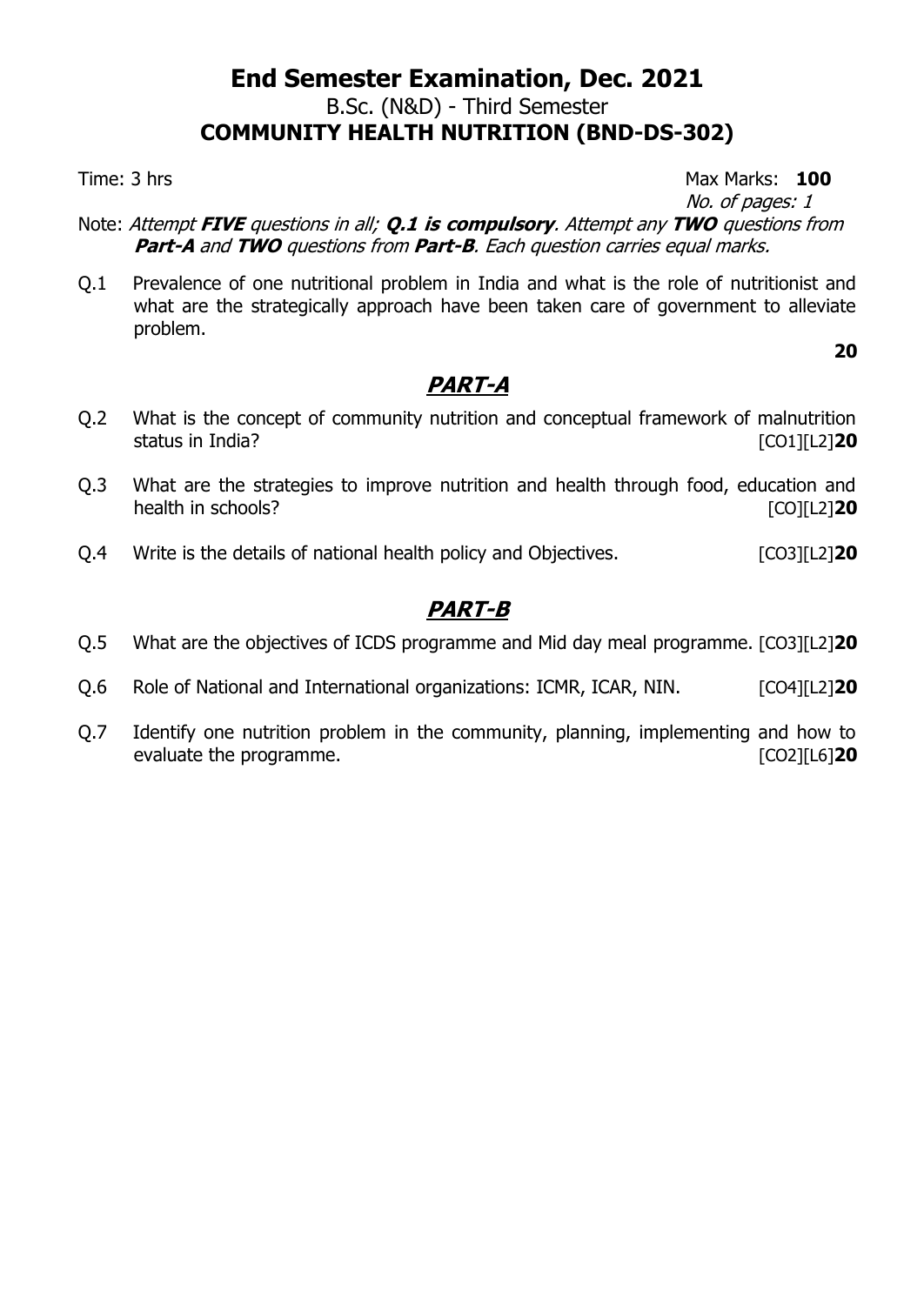#### **End Semester Examination, Dec. 2021** B.Sc. (N&D) - Third Semester **FOOD SCIENCE AND TECHNOLOGY (BND-DS-307)**

Note: Attempt **FIVE** questions in all; **Q.1 is compulsory**. Attempt any **TWO** questions from **PART A** and **TWO** questions from **PART-B**. Each question carries equal marks. Q.1 What are the chemical changes that occur in the grains during storage? **20 PART-A** Q.2 Throw some light on post harvest losses of cereal grains. [CO-2] [L- 3] **20**

Q.3 Some constituents in legumes reduce the nutritive value and also toxic to human health. Comment on the statement. [CO- 2][L-3] **20** Q.4 Discuss through flowchart the steps involved in processing of oils. [CO- 4] [L-2] **20**

### **PART-B**

Q.5 What is pasteurization? Explain different methods of pasteurization in detail.

[CO- 3] [L-1] **20**

Q.6 Summarize the process of ripening of fruits by discussing the changes in pectin.

[CO- 1] [L- 5] **20**

Q.7 Classify packaging materials and discuss their examples. [CO- 3] [L- 4] **20**

Time: 3 hrs Max Marks: 100

No. of pages: 1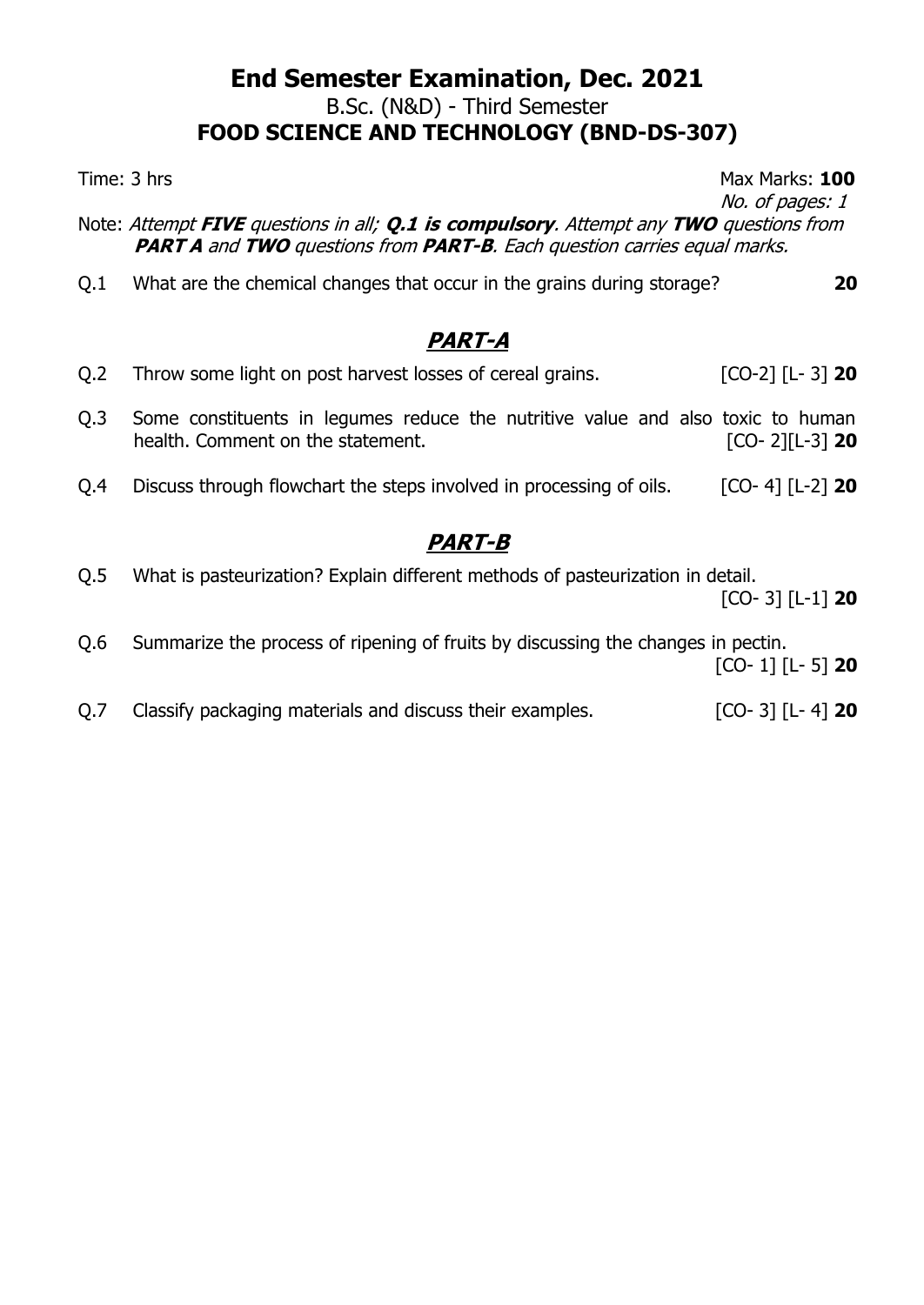#### **End Semester Examination, Dec. 2021** B. Sc. (N&D) - Third Semester **INTRODUCTION TO HERBAL SCIENCE (BND-DS-310)**

Time: 3 hrs. Max Marks: **100**

- Note: Attempt **FIVE** questions in all; **Q.1 is compulsory**. Attempt any **TWO** questions from **PART-A** and **TWO** questions from **PART-B**. Marks are indicated against question:
- Q.1 What are herbs? Give their classification. **20**

### **PART-A**

- Q.2 Throw light on role of herbs in our daily life. [CO-3] [L-3] **20**
- Q.3 Differentiate between 'indoor' and 'outdoor' gardening. Elaborately discuss the methods and precautions during setting up a herbal garden. [CO-2] [L-2] **20**
- Q.4 Summarize the use of herbal home remedies for hair and skin related issues. [CO-4] [L-5] **20**

### **PART-B**

- Q.5 Discuss the benefits of following herbs: Rosa centifolia, Piper betel, Ocimum sanctum, Curcuma longa. [CO-2] [L-2] **20**
- Q.6 Illustrate with examples the use of herbs as a food supplement. [CO-2] [L-4] **20**
- Q.7 Use of herbs against common old and cough is the primary treatment that we are following from many years. Justify the statement. [CO-4] [L-5] **20**

No. of pages: 1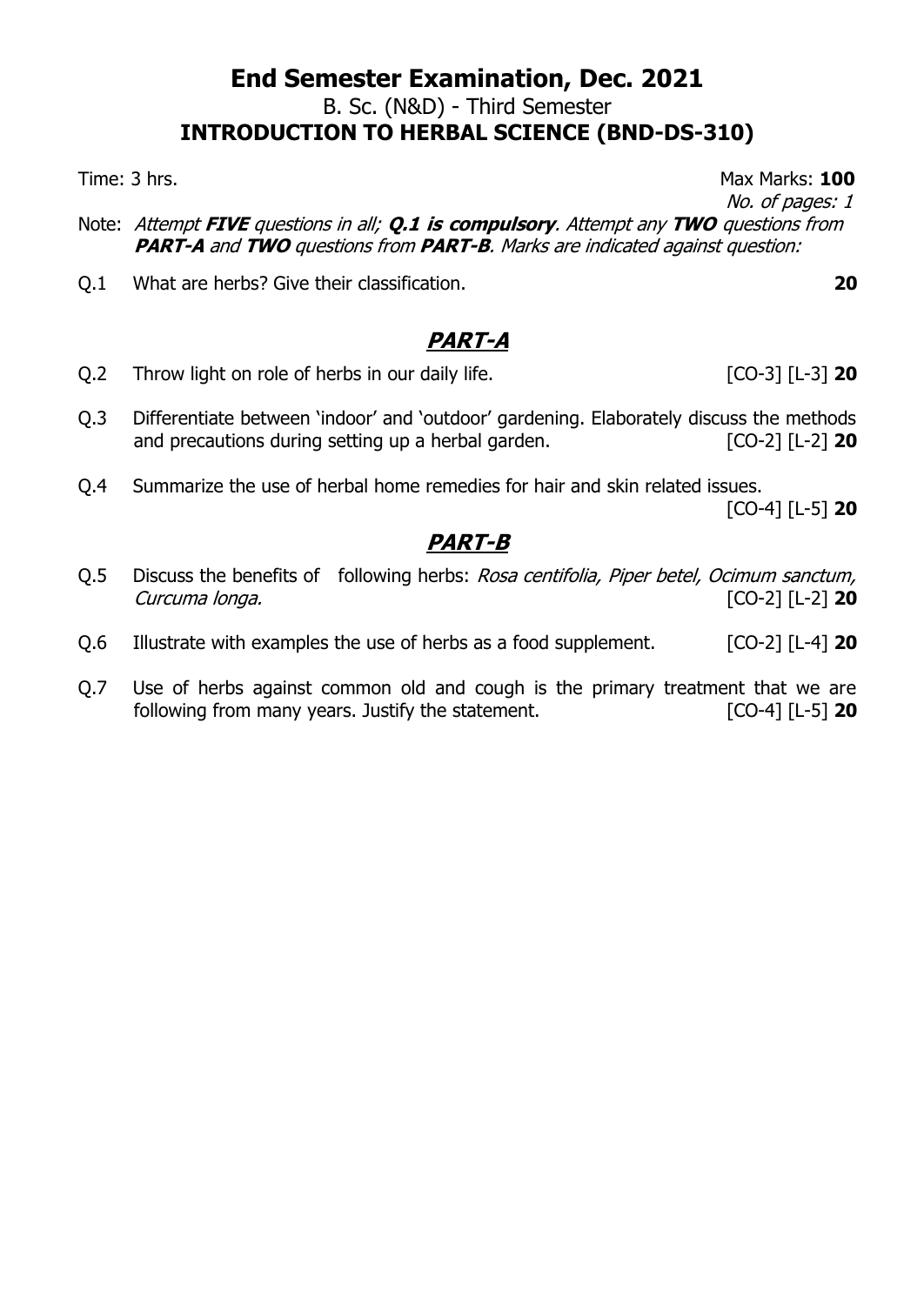### **End Semester Examination, Dec. 2021** B.Sc. (N&D) - Fifth Semester **STATISTICS AND RESEARCH METHODOLOGY (BND-DS-502)**

Time: 3 hrs **100** 

No. of pages: 3

Note: Attempt **FIVE** questions in all; **Q.1 is compulsory**. Attempt any **TWO** questions from **Part A** and **TWO** questions **from Part B**. Each question carries equal marks.

Q.1 Describe the various steps of research process in detail. **20**

# **PART-A**

- Q.2 Differentiate between Primary and Secondary data collection. Discuss any two methods of data collection in detail. [CO2][L4]**20**
- Q.3 Write the coding of following data:

GENERAL INFORMATION:

Name (Optional): Sex:

| Male   |  |
|--------|--|
| Female |  |
| Other  |  |

Age:

| $25 - 30$ |  |
|-----------|--|
| 31 – 35   |  |
| $36 - 40$ |  |
| $41 - 45$ |  |

| Nationality: |  |
|--------------|--|
| Indian:      |  |
| Other:       |  |
|              |  |

Religion:

| Hindu:     |  |
|------------|--|
| Muslim:    |  |
| Sikh:      |  |
| Christian: |  |
| Jain:      |  |
| Any other: |  |
|            |  |
|            |  |

Education level:

| Undergraduate |  |
|---------------|--|
| Graduate      |  |
| Postgraduate  |  |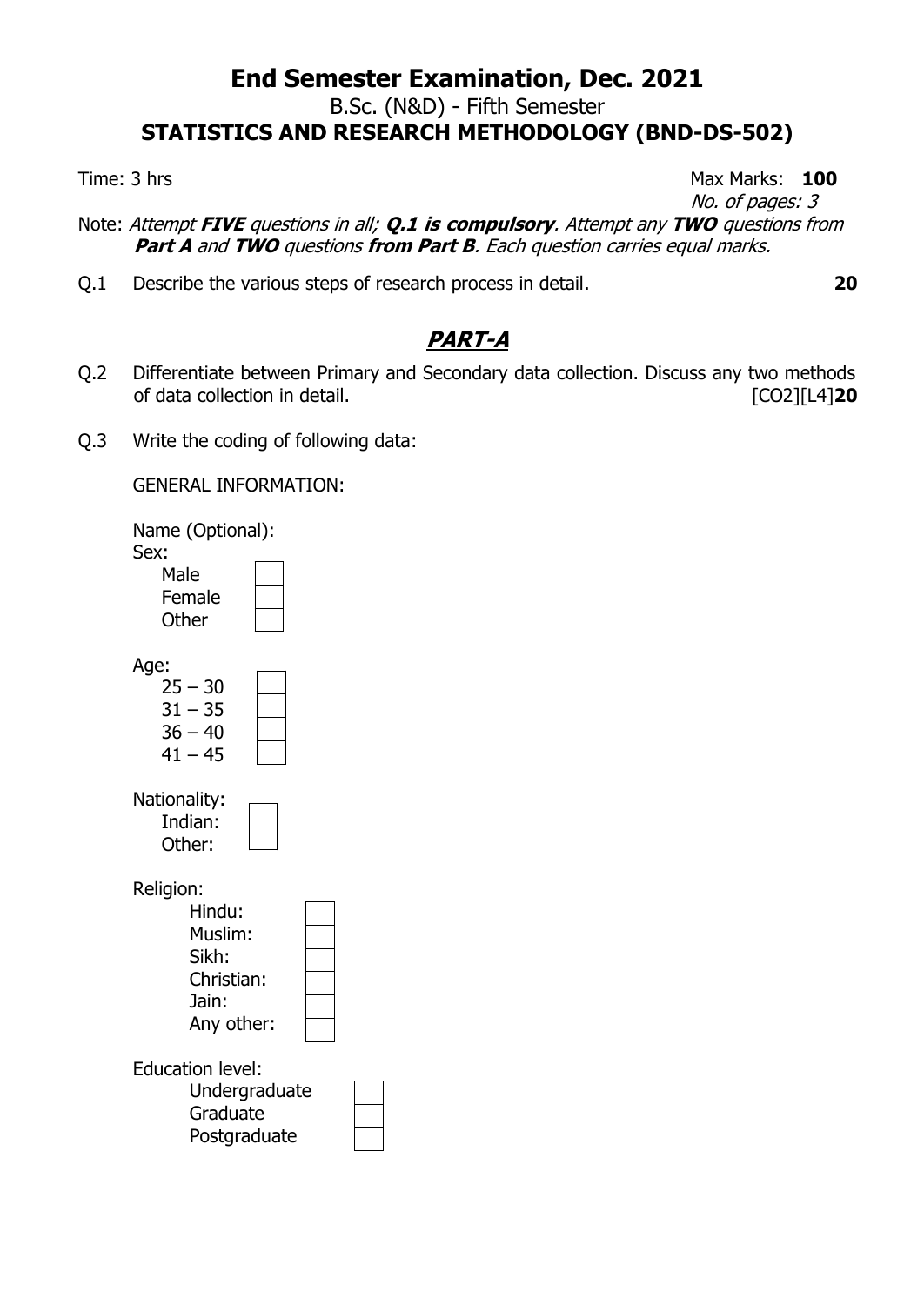B.Sc. (N&D) - Fifth Semester

### **FUNCTIONAL FOODS (BND-DS-504)**

Time: 3 hrs Max Marks: 100

No. of pages: 1

Note: Attempt **FIVE** questions in all; **Q.1 is compulsory**. Attempt any **TWO** questions from **PART-A** and **TWO** questions from **PART-B**. Each question carries equal marks.

Q.1 What are functional foods? Give their classification in detail. **20**

## **PART-A**

- Q.2 Throw light on role of functional foods in preventing diseases. [CO1][L-3]**20**
- Q.3 Differentiate between 'prebiotics' and 'probiotics' in detail. [CO21][L-2]**20**
- Q.4 Define 'resistant starch'. Classify resistant starch and write their characteristics.

[CO2][L-4]**20**

### **PART-B**

- Q.5 Discuss various mechanisms of probiotic action on human intestine cells in tabular form. [CO3][L-2]**20**
- Q.6 Evaluate the role of 5 foods in maintaining microflora content in human intestine. [CO4][L-5]**20**
- Q.7 Write short notes on:
	- a) Organosulfur compounds.
	-

b) Phytates. [CO1][L-1]**10x2**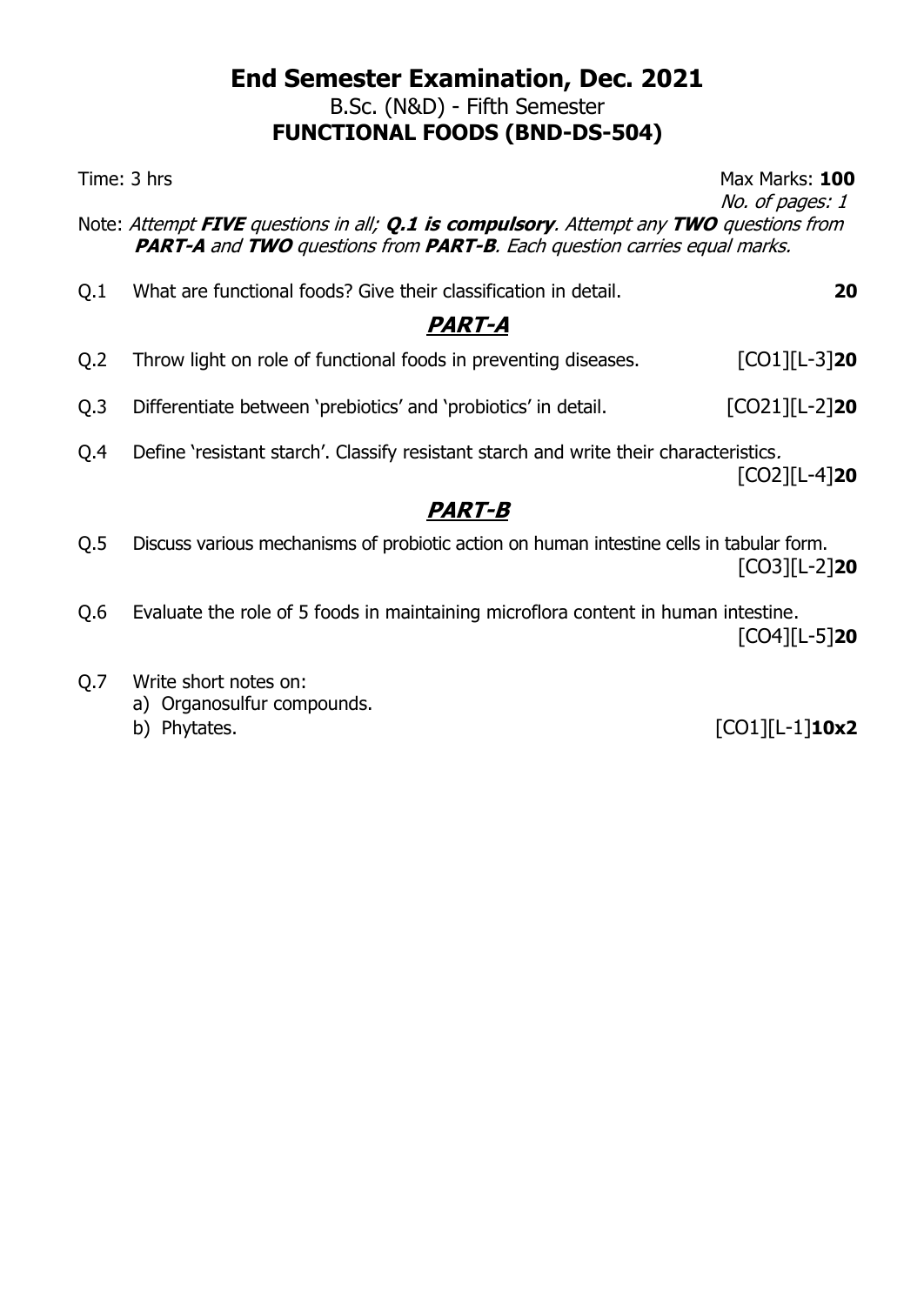#### **End Semester Examination, Dec. 2021** B.Sc. (N&D) - Fifth Semester **NUTRITION AND FOOD SECURITY (BND-DS-505)**

Time: 3 hrs. **100** 

No. of pages: 1

- Note: Attempt **FIVE** questions in all; **Q.1 is compulsory**. Attempt any **TWO** questions from **PART-A** and **TWO** questions from **PART-B**. Each question carries equal marks.
- Q.1 Explain 'Food Security' and 'Agricultural Revolution India'. Also explain role of PDS in food security. **20**

### **PART-A**

- Q.2 How climate changes affect food security in India? [CO1][L-2]**20**
- Q.3 What is the role of women in family and social security in India? [CO1][L-2]**20**
- Q.4 Explain the role of public sector program influences the food and nutrition security. [CO3][L-2]**20**

- Q.5 What are the major programs and partnership for improving food and nutrition security? [CO3][L-2]**20**
- Q.6 Write in details of national food security Act 2013. [CO4][L-2]**20**
- Q.7 How food security and nutritional outcome will improve the nutritional status among adults and children. [CO4][L-2]**20**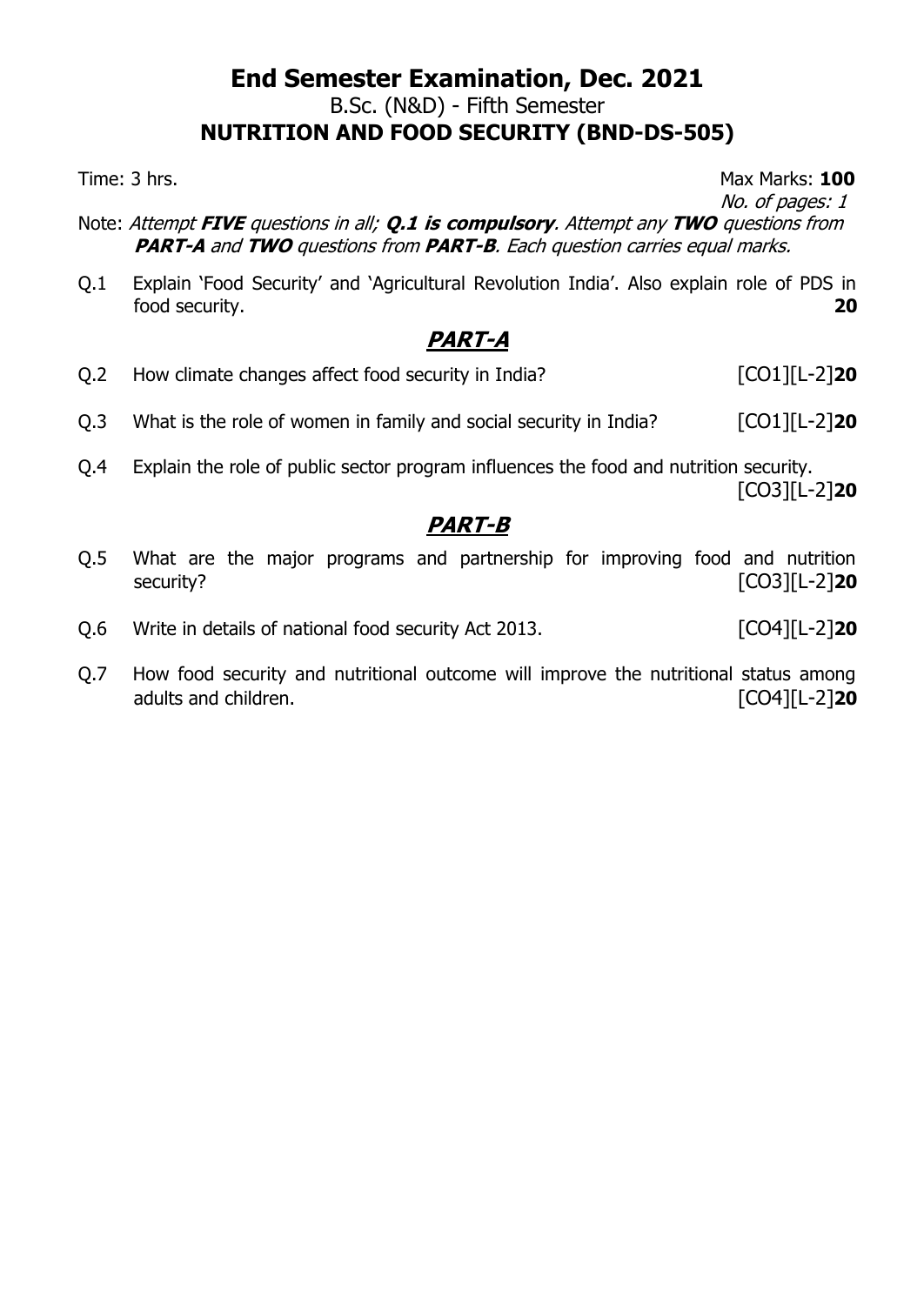#### **End Semester Examination, Dec. 2021** B.Sc. (N&D) - Fifth Semester **HEALTH AND WEIGHT MANAGEMENT (BND-DS-506)**

Time: 3 hrs Max Marks: 100

- No. of pages: 1 Note: Attempt **FIVE** questions in all; **Q.1 is compulsory**. Attempt any **TWO** questions from **PART-A** and **TWO** questions from **PART-B**. Each question carries equal marks.
- Q.1 Define underweight, overweight and obesity, etiological factors and life style modifications. **20**

# **PART-A**

- Q.2 Define weight management theories-fat cell theory and set point theory. [CO1][L-2]**20**
- Q.3 What are the type of obesity. Explain the nutritional management of obesity.

[CO1][L-2]**20**

Q.4 What are the component and measurements of obesity? Write in details one etiological factors of obesity. [CO3][L-2]**20**

#### **PART-B**

- Q.5 Write prevalence and health hazards of underweight. [CO3][L-2]<sup>20</sup>
- Q.6 What are the etiological factors and nutritional management of underweight?

[CO4][L-2]**20**

Q.7 What are the of different surgical procedure for weight management. [CO4][L-3]20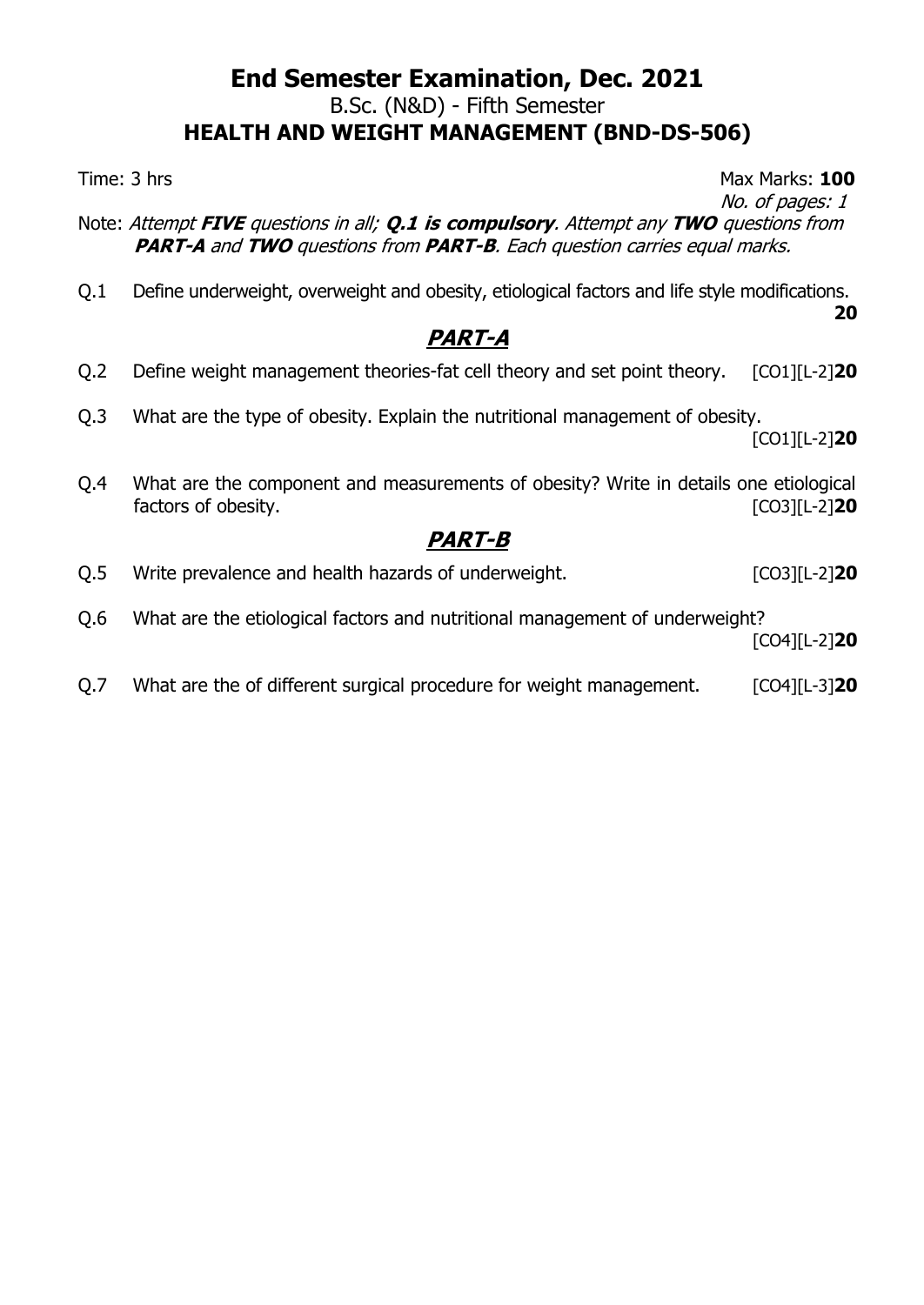#### **End Semester Examination, Dec. 2021** B. Sc. (N&D) - Fifth Semester **FOOD MARKETING AND CONSUMERISM (BND-DS-507)**

Time: 3 hrs Max Marks: 100

No. of pages: 1

- Note: Attempt **FIVE** questions in all; **Q.1 is compulsory**. Attempt any **TWO** questions from **PART-A** and **TWO** questions from **PART-B**. Each question carries equal marks.
- Q.1 Justify the statement "consumer knowledge plays a significant role in brand value of any product". **20**

### **PART-A**

| 20 | Illustrate the methods of studying consumer behavior.                                         | O.2              |
|----|-----------------------------------------------------------------------------------------------|------------------|
| 20 | What do you understand by brand equity? Discuss the value of brands in marketing<br>strategy. | Q <sub>0</sub> 3 |
| 20 | What is retailing? Discuss the various steps in purchase process.                             | Q.4              |
|    | <b>PART-B</b>                                                                                 |                  |
| 20 | What are customer centric organization? Also, discuss their characteristics.                  | Q.5              |
| 20 | What is Maslow's hierarchy of needs? Explain in detail using a suitable chart.                | Q.6              |

Q.7 What is the importance of customer satisfaction? Also, discuss the various factors affecting it. **20**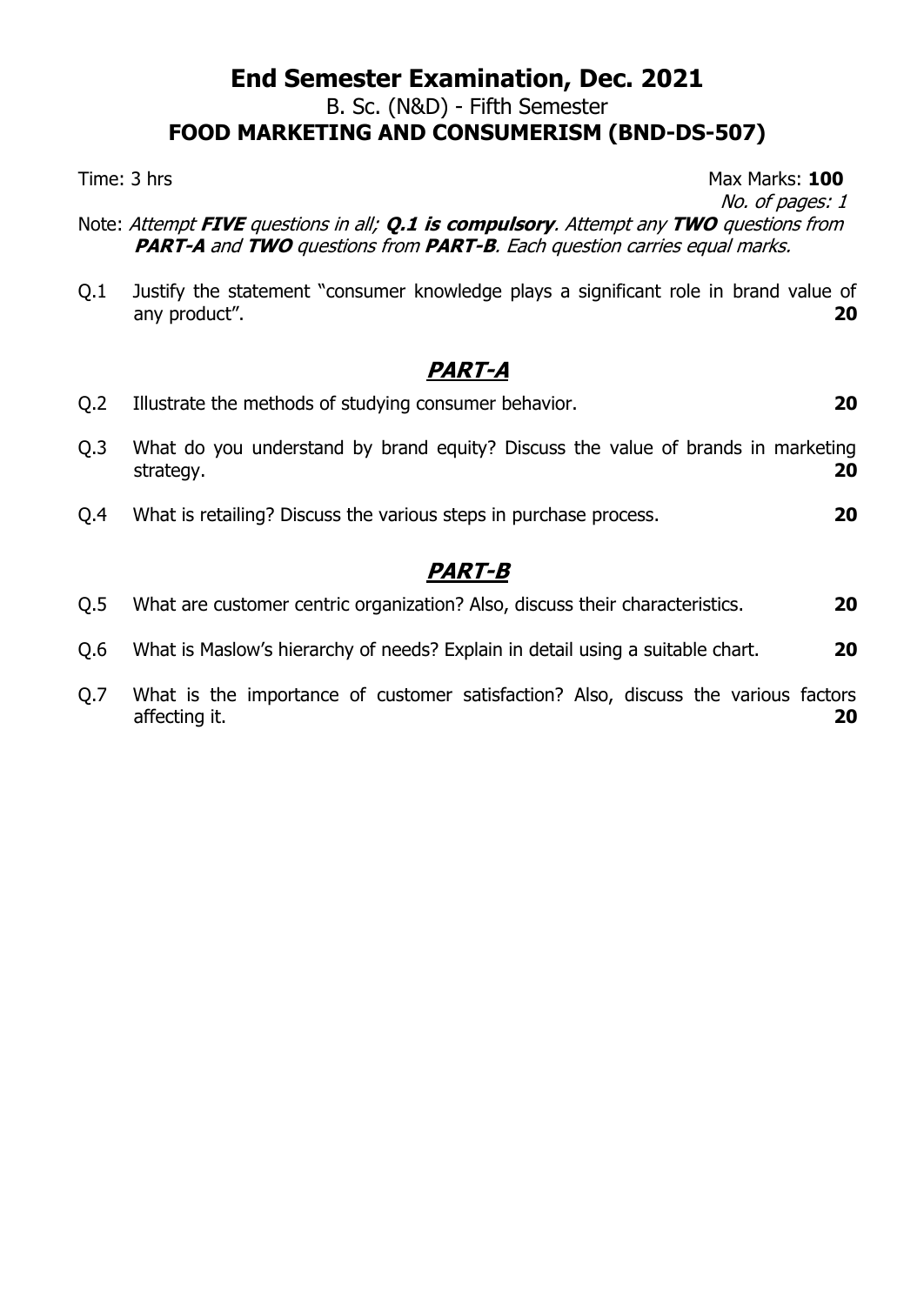Bachelor of Physiotherapy – Seventh Semester

#### **CARDIOPULMONARY AND CARDIOPULMONARYSURGERY (BPT-701)**

Time: 3 hrs. **100** 

No. of pages: 1

- Note: Attempt **FIVE** questions in all; **Q.1 is compulsory.** Attempt any **TWO** questions from **PART-A** and **TWO** questions from **PART-B**. Marks are indicated against each question.
- Q.1 Answer in brief:

| a) What is pneumoconiosis?                        | [CO3][L1]        |
|---------------------------------------------------|------------------|
| b) Draw the diagram for Thoracic.                 | [CO3][L6]        |
| What is Bronchitis?                               | [CO3][L1]        |
| d) Bronchopulmonary Fistula                       | [CO3][L1]        |
| e) What is Pneumothorax?                          | [CO2][L2]        |
| Briefly explain Coronary artery by-pass grafting. | [CO2][L5]        |
| g) What are Type-II respiratory failure?          | [CO1][L1]        |
| h) Explain BUERGER'S disease.                     | [CO2][L4]        |
| Write about Pneumothorax.                         | $[CO1]$ [L5]     |
| Levine sign.                                      | $[CO2][L5]$ 2x10 |

#### **PART-A**

- Q.2 Explain the clinical manifestation of ischemic heart disease write about the medical management and therapeutic management of the same. [CO3][L5]**20**
- Q.3 Write about tuberculosis, clinical manifestation and direct observed therapy for TB. [CO2,3][L5]**20**
- Q.4 Discuss the preoperative and post-operative management of the Valvotomy in detail. [CO1,2][L5]**20**

| O.5 | Write a note on 'Infective endocarditis' in detail.                                                           | $[CO3][L4]$ <b>20</b>     |
|-----|---------------------------------------------------------------------------------------------------------------|---------------------------|
| Q.6 | Explain the following:<br>a) Write about flail chest.<br>b) Enumerate the Weaning off criteria of ventilator. | $[CO2,3][L5]$ <b>10x2</b> |
| Q.7 | Explain the following:<br>a) What is decortications?<br>b) Write the procedure of tracheal suction.           | $[CO3][L4]$ <b>10x2</b>   |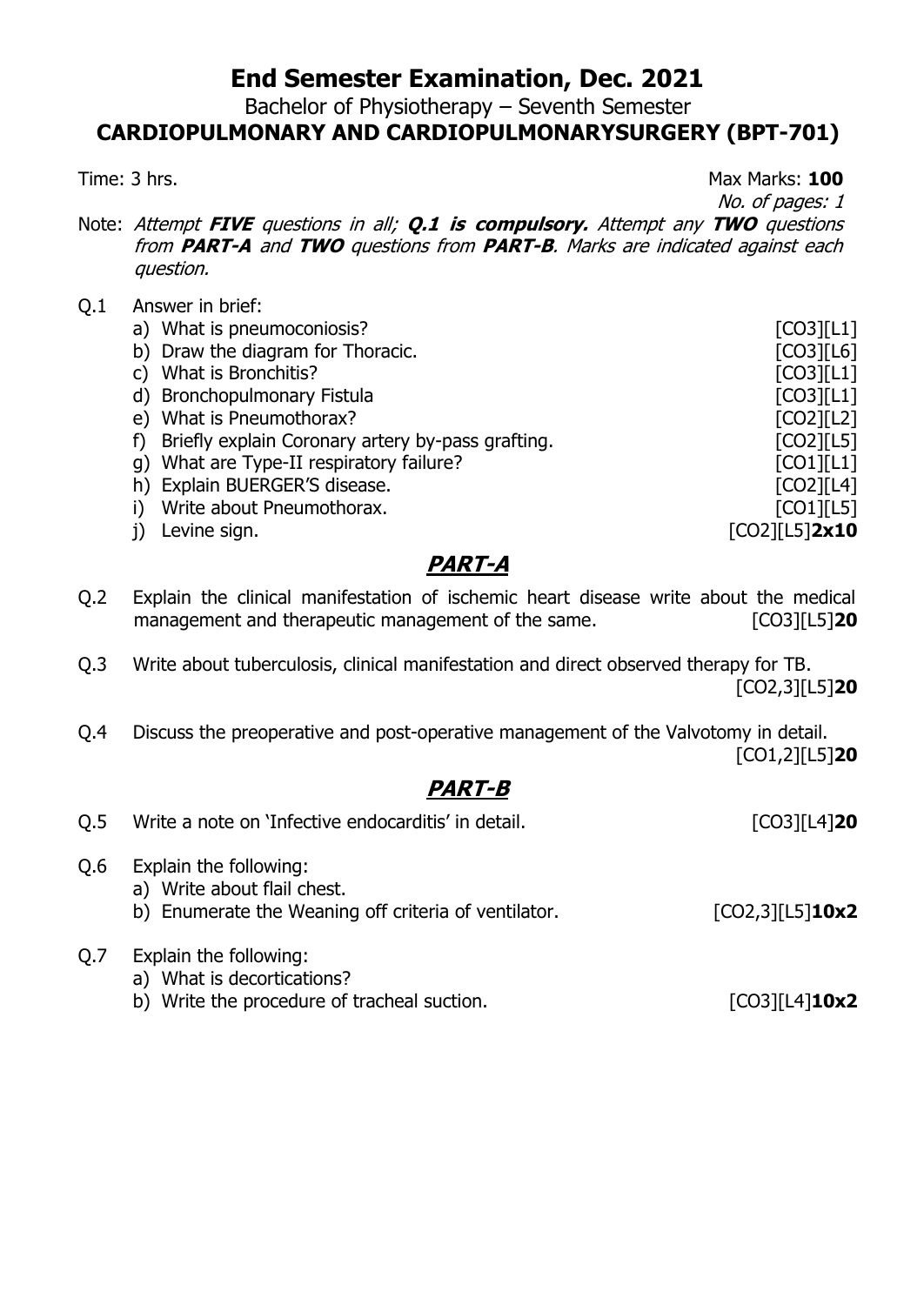Bachelor of Physiotherapy—Seventh Semester

## **CARDIOPULMONARY PHYSIOTHERAPY (BPT-702)**

Time: 3 hrs. **100** 

No. of pages: 1

- Note: Attempt **FIVE** questions in all; **Q.1 is compulsory.** Attempt any **TWO** questions from **PART-A** and **TWO** questions from **PART-B.** Marks are indicated against each question.
- Q.1 a) Enumerate lung volumes and Explain FEV1 and Significance of FEV1 and FVC ratio.
	- b) Differentiate between 'obstructive' and 'restrictive lung' disease.
	- c) Briefly explain stages of ACBT.
	- d) What is pleurisy?
	- e) Define 'TOFF'.
	- f) Differentiate between 'backward' and 'forward' heart failure.
	- g) Briefly explain thrombophlebitis.
	- h) Briefly explain difference between vesicular and bronchial breath sound.
	- i) What is pursued lip breathing?
	- j) Briefly explain rib spring technique.

# **2x10**

### **PART-A**

- Q.2 Explain in detail about bronchopulmonary segment with appropriate diagram also explain postural drainage position for bronchopulmonary segments of lower lobe. **20**
- Q.3 Explain autogenic drainage with stages also indications contraindication and technique of autogenic drainage. **20**
- Q.4 Explain congenital heart disease pathophysiology. Write stage wise Cardiac Rehab Protocol for the patient. **20**

#### **PART-B**

Q.5 Patient undergone Lobectomy surgery, Write in detail day wise protocol of the Patient.

**20**

- Q.6 A Patient having history of COPD. Explain Pathology and clinical features and physiotherapy treatment of the patient **20**
- Q.7 Explain Heart failure in detail and classify different heart failure. Explain physiotherapy treatment for heart failure. **20**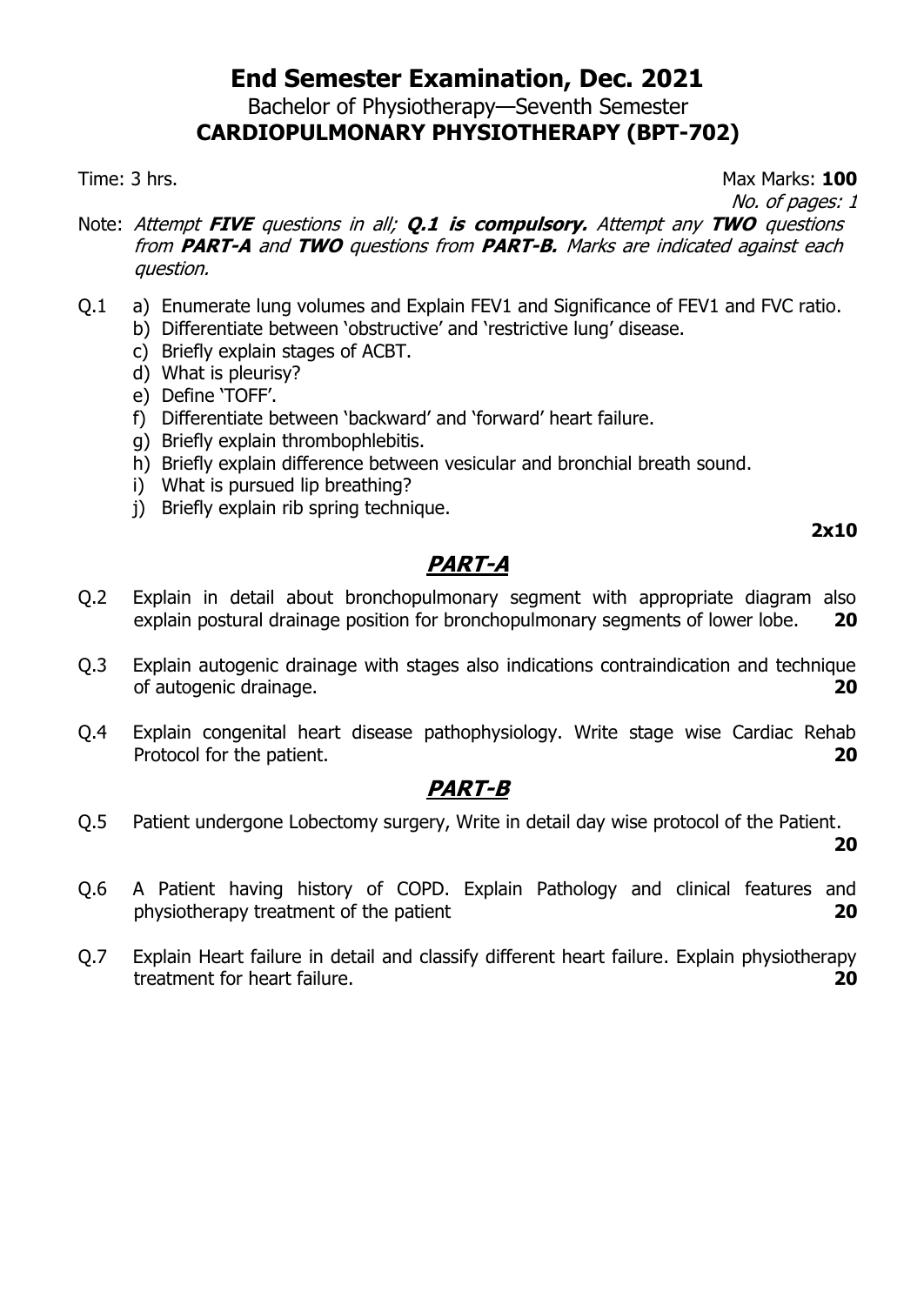Bachelor of Physiotherapy – Seventh Semester

### **PEDIATRICS AND PEDIATRICS PHYSIOTHERAPY (BPT-703)**

Time: 3 hrs Max Marks: 100

No. of pages: 1

Note: Attempt **FIVE** questions in all; **Q.1 is compulsory**. Attempt any **TWO** questions from **PART-A** and **TWO** questions from **PART-B**. Each question carries equal marks.

| Q.1 | a) Identify the condition in which koplik's spots are seen. | $[CO3][L-2]$      |
|-----|-------------------------------------------------------------|-------------------|
|     | b) Contrast the significance of MORO reflex.                | $[CO2][L-4]$      |
|     | c) Differentiate between growth and development.            | $[CO2][L-4]$      |
|     | d) List any two types of PEM.                               | $[CO4][L-1]$      |
|     | e) Define 'simian crease'.                                  | $[CO3][L-1]$      |
|     | f) Which protein is responsible for DMD?                    | $[CO3][L-1]$      |
|     | g) Describe brushfield spots.                               | $[CO3][L-2]$      |
|     | h) Name the instrument which is used to measure scoliosis.  | $[CO4,5][L-1]$    |
|     | Explain babinski sign.                                      | $[CO2][L-2]$      |
|     | State the name of the causative organism of malaria.        | $[CO3][L-1]$ 2x10 |
|     |                                                             |                   |

# **PART-A**

Q.2 Explain laws of growth. Discuss the factors affecting growth and development.

[CO1,2][L-2]**20**

- Q.3 Contrast the clinical features of any one Genetic disorder along with its PT Management. **Management Management Management Management Management Management Management**
- Q.4 Differentiate between measles and chicken pox. Also, explain the features of any two types of childhood rheumatism. [CO3][L-4,2]**20**

- Q.5 List the levels of prevention. Also, discuss them with suitable examples. What is the relationship between impairment, disability and handicap? [CO5][L-1,2]**20**
- Q.6 Discuss the clinical presentation and management of TB. [CO4,5][L-2]**20**
- Q.7 Differentiate between grand mal epilepsy and petit mal epilepsy along with formulation of management. [CO3][L-4,6]**20**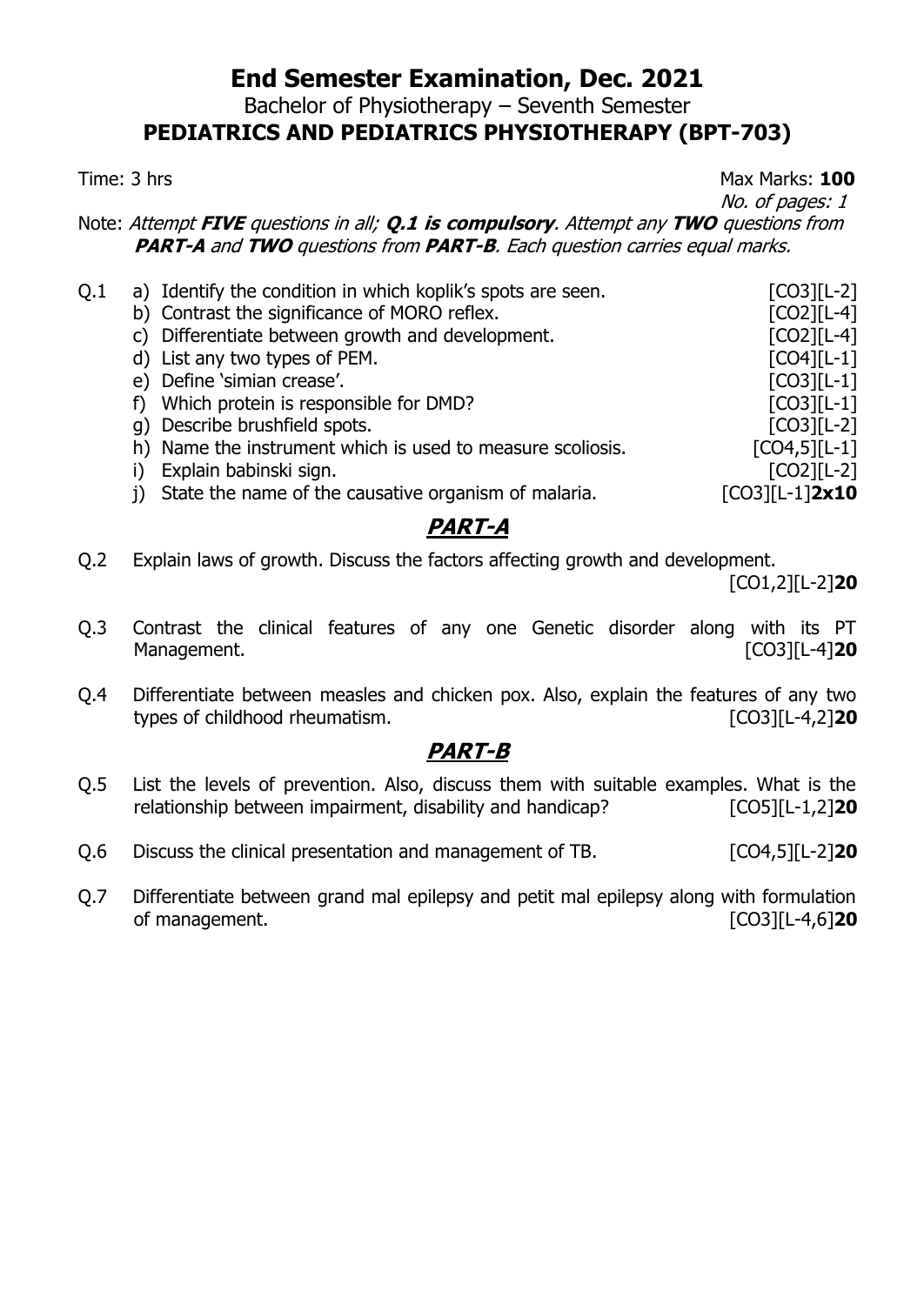Bachelor of Physiotherapy – Third Semester **ELECTROTHERAPY-II (BPT-DS-303)**

Time: 3 hrs. Max Marks: **100**

No. of pages: 1

Note: Attempt **FIVE** questions in all; **Q.1 is compulsory**. Attempt any **TWO** questions from **PART-A** and **TWO** questions from **PART-B**. Each question carries equal marks.

| Q.1 | Answer the following:                             |              |
|-----|---------------------------------------------------|--------------|
|     | a) What is moist heat?                            | $[CO2][L-1]$ |
|     | b) Classify wavelength of IRR.                    | $[CO3][L-1]$ |
|     | c) What are the indications of UVR?               | $[CO3][L-2]$ |
|     | d) Difference between AC and DC current.          | $[CO3][L-1]$ |
|     | e) Write a short note on electrical heating pads. | $[CO4][L-5]$ |
|     | f) Explain Testing of ultrasound.                 | $[CO2][L-1]$ |
|     | g) Full form of LASER.                            | $[CO2][L-1]$ |
|     | h) Enumerate types of UVR lamps.                  | $[CO3][L-3]$ |
|     | What is the frequency of IR?                      | $[CO1][L-1]$ |
|     | Define monochromaticity.                          | $[CO3][L-1]$ |
|     |                                                   | 2x10         |
|     |                                                   |              |

### **PART-A**

- Q.2 Elaborate physiological effects of UVR. Explain in detail High pressure lamp and kromayer lamp with diagrams. [CO2][L-4]**20**
- Q.3 Explain the uses, indication and contraindications of IRR. Explain the production and sources of IRR. *CO3* **IRR.** *CO3* **ICO3 ICO3 ICO3 ICO3 ICO3 ICO3 ICO3 ICO3 ICO3 ICO3 ICO3 ICO3 ICO3 ICO3 ICO3 ICO3 ICO3 ICO3 ICO3 ICO3 ICO3 ICO3 ICO3 ICO3 ICO3 ICO3**
- Q.4 What is short wave diathermy? Discuss its principle, type and size of electrodes of short wave diathermy.

- Q.5 What is LILT? Explain the physical effects, contra indications and therapeutic uses of LASER. [CO4][L-2]**20**
- Q.6 What is biofeedback? Explain its effects, indications and contra indications.[CO1][L-2]**20**
- Q.7 What is PUVA? Write the technique of application with dosage. [CO3][L-6]20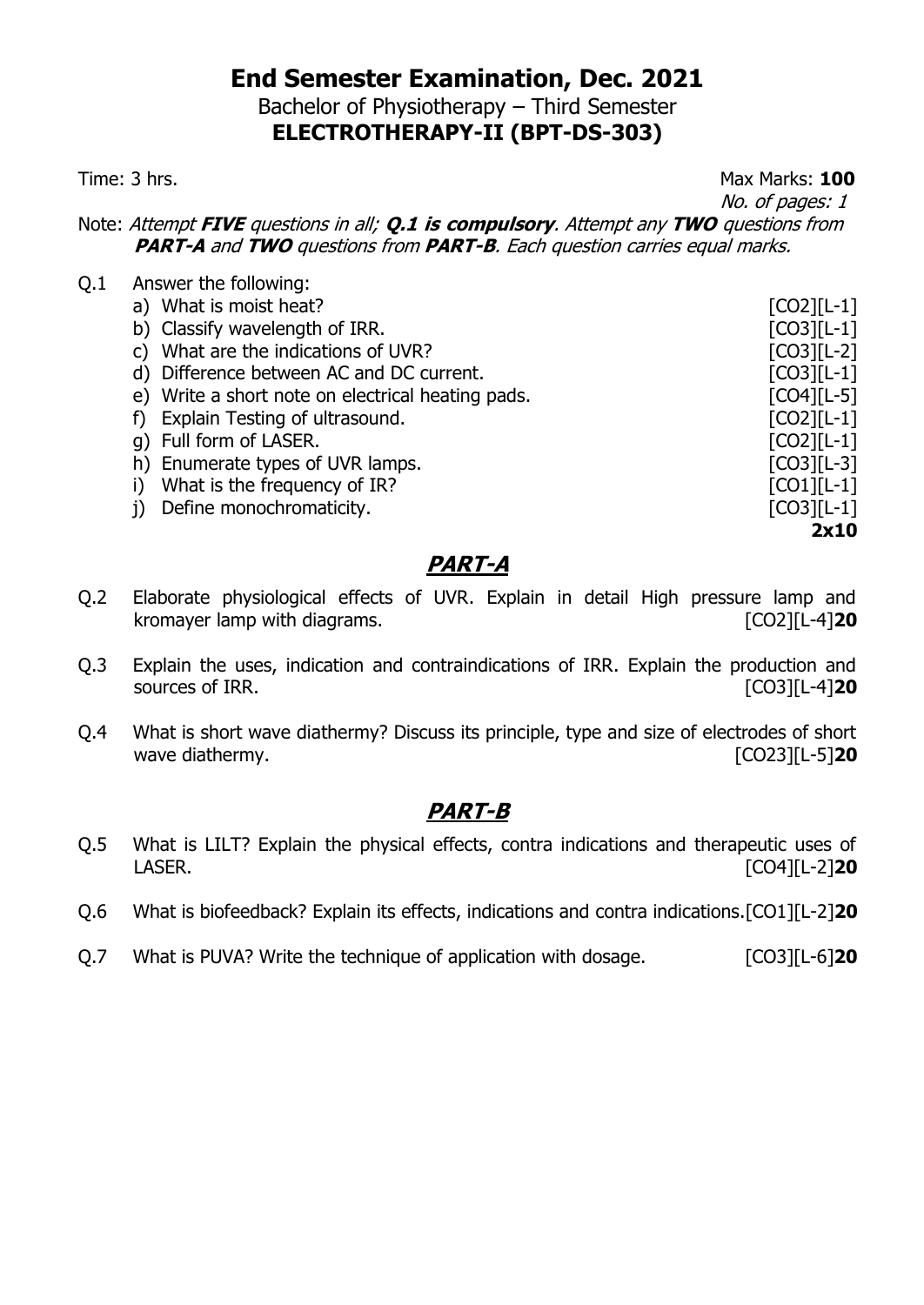Bachelor of Physiotherapy – Third Semester **EXERCISE THERAPY-II (BPT-DS-304)**

Note: Attempt **FIVE** questions in all; **Q.1 is compulsory**. Attempt any **TWO** questions from **PART-A** and **TWO** questions from **PART-B**. Each question carries equal marks.

- Q.1 a) Define 'relaxation exercises'. Give an example.
	- b) Define 'fatigability'. What are the most suitable exercises for treating fatigue?
	- c) What are the types of crutch walking (4-point, 3-point, 2 point)?
	- d) Define 'Good posture'.
	- e) What is the PNF? [CO1][L-1]**4x5**

# **PART-A**

- Q.2 Explain joint mobilization techniques in detail. [CO2][L-2]**20**
- Q.3 Define 'resistance exercises'. Explain the concept of resistance training for muscle strengthening.

[CO5][L-4]**20**

Q.4 Explain gluteus medius gait in detail including all the phases of the gait.

[CO3][L-6]**20**

### **PART-B**

Q.5 Define 'balance'. Differentiate between static and dynamic balance. Elaborate various strategies required to maintained normal balance posture.

[CO1][L-2]**20**

- Q.6 Write the application of principles of an aerobic conditioning program for patients with coronary disease. [CO3][L-3]**20**
- Q.7 What is postural drainage? Explain in detail with related indications and contraindications. [CO3][L-5]**20**

Time: 3 hrs. Max Marks: **100**

No. of pages 1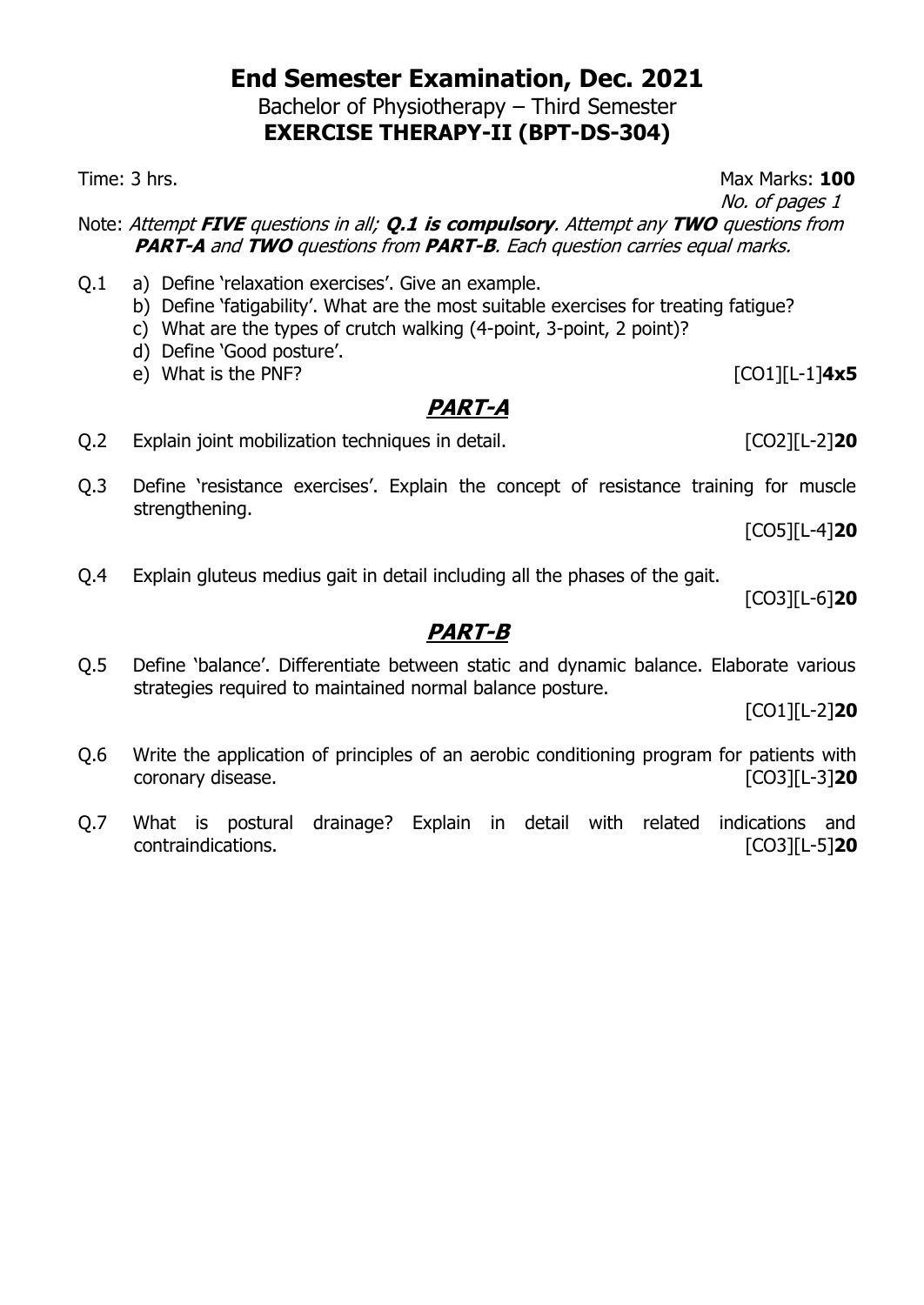Bachelor of Physiotherapy – Third Semester **EXERCISE THERAPY-II (BPT-DS-304)**

Time: 3 hrs. **100** 

No. of pages 1

Note: Attempt **FIVE** questions in all; **Q.1 is compulsory**. Attempt any **TWO** questions from **PART-A** and **TWO** questions from **PART-B**. Each question carries equal marks.

- Q.1 a) Define 'relaxation exercises'. Give an example.
	- b) Define 'fatigability'. What are the most suitable exercises for treating fatigue?
	- c) What are the types of crutch walking (4-point, 3-point, 2 point)?
	- d) Define 'Good posture'.
	- e) What is the PNF? [CO1][L-1]**4x5**

# **PART-A**

- Q.2 Write down the principles and techniques of PNF. [CO2][L-2]**20**
- Q.3 Write a short note on 'suspensions'. Write its indications and contraindications. [CO5][L-4]**20**
- Q.4 Write a detailed note on 'functional reeducation' and its application on ADL'S.

[CO3][L-6]**20**

# **PART-B**

Q.5 Discuss on passive movements. Write the effect of exercises on human body.

[CO1][L-2]**20**

- Q.6 Write the application of principles of an aerobic conditioning program for patients with coronary disease. [CO3][L-3]**20**
- Q.7 What is postural Drainage? Explain in detail with related indications and contraindications. [CO3][L-5]**20**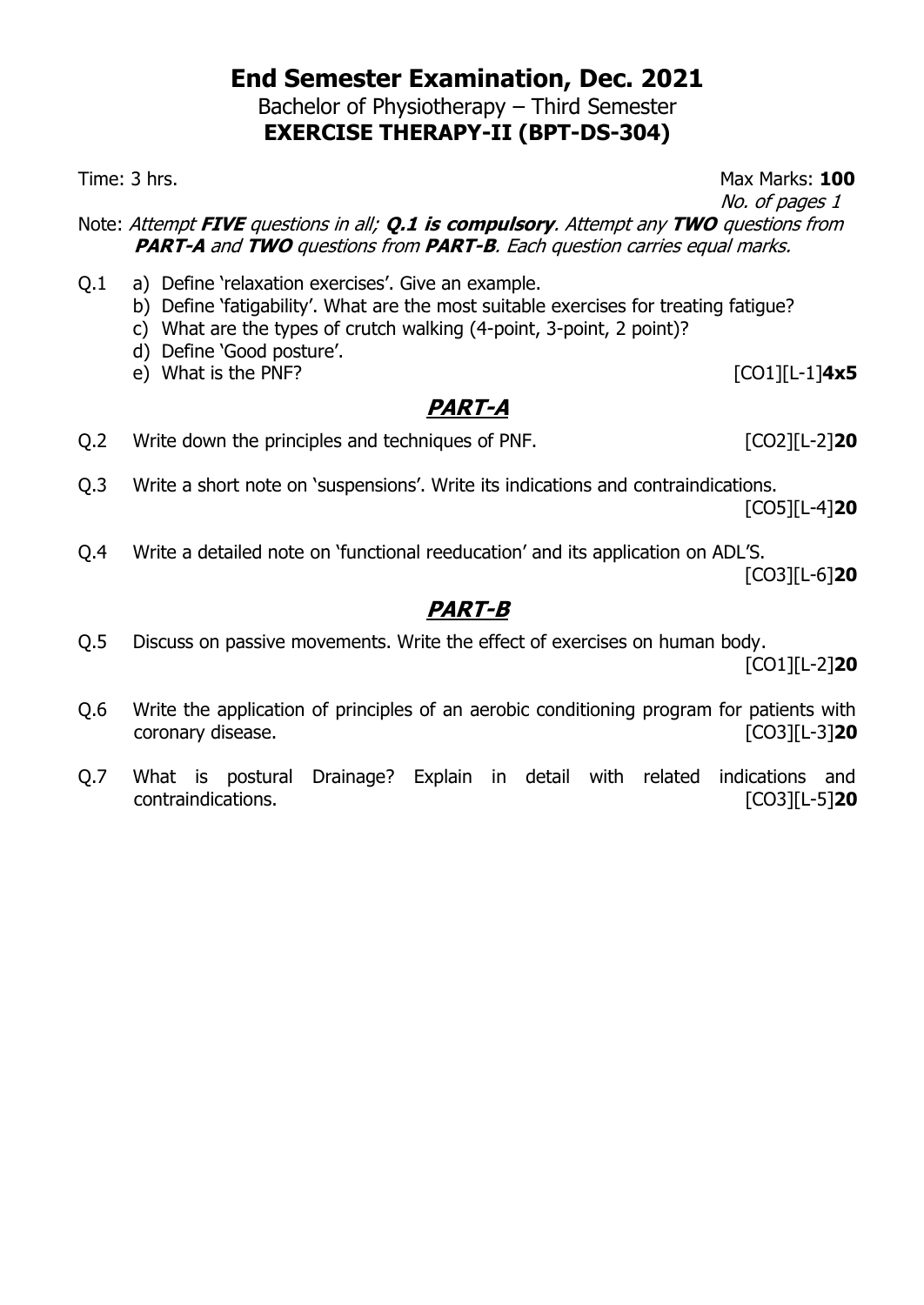Bachelor of Physiotherapy – Fifth Semester

### **ORTHOPEDICS (BPT-DS-501)**

Time: 3 hrs **100** 

No. of pages: 1

Note: Attempt **FIVE** questions in all; **Q.1 is compulsory**. Attempt any **TWO** questions from **Part A** and **TWO** questions **from Part B**. Each question carries equal marks.

|                                                                        | $[CO1][L-1]$                                                                                                                                                                                                                                                                                                                             |
|------------------------------------------------------------------------|------------------------------------------------------------------------------------------------------------------------------------------------------------------------------------------------------------------------------------------------------------------------------------------------------------------------------------------|
|                                                                        | $[CO2][L-1]$                                                                                                                                                                                                                                                                                                                             |
|                                                                        | $[CO3][L-2]$                                                                                                                                                                                                                                                                                                                             |
|                                                                        | $[CO2][L-1]$                                                                                                                                                                                                                                                                                                                             |
|                                                                        | $[CO4][L-2]$                                                                                                                                                                                                                                                                                                                             |
|                                                                        | $[CO2][L-2]$                                                                                                                                                                                                                                                                                                                             |
|                                                                        | $[CO3][L-1]$                                                                                                                                                                                                                                                                                                                             |
|                                                                        | $[CO1][L-1]$                                                                                                                                                                                                                                                                                                                             |
| What is subluxation?                                                   | $[CO2][L-2]$                                                                                                                                                                                                                                                                                                                             |
| What is the ideal position of sling application for clavicle fracture? | $[CO1][L-2]$                                                                                                                                                                                                                                                                                                                             |
|                                                                        | 2x10                                                                                                                                                                                                                                                                                                                                     |
|                                                                        | a) Define grades of frozen shoulder.<br>b) Write a short note on 'skeletal traction'.<br>c) Write short note on 'Club Foot'.<br>d) Define comminuted fracture.<br>e) Describe the factors affecting fracture healing.<br>f) Give any 2 indications of internal fixation.<br>g) What is phantom pain?<br>h) Define pathological fracture. |

#### **PART-A**

- Q.2 Elaborate the classification, surgical and treatment objectives, and goals for fracture neck of femur for a male patient of 60 yrs of age. [CO3,4][L-5]**20**
- Q.3 a) Discuss in detail the stages of fracture healing. [CO2][L-2]**10**
	- b) Elaborate the Clinical Features, Classification, Pathogenesis, Investigations, Differential Diagnosis, Complications and Management of PIVD of lumbar spine.

[CO3][L-3]**10**

Q.4 Discuss in detail the types of amputations. What are the associated complications and management of complications for below knee amputation? [CO2][L-2]<sup>20</sup>

- Q.5 Discuss the pathology, clinical features, examination, differential diagnosis and management of Pott's spine.
- Q.6 Define Fracture. Classify Fracture shaft of femur. Explain in detail the management of open fracture and closed fracture. [CO2][L-3]**20**
- Q.7 Explain in details the indications, complications of discectomy, laminectomy and spinal fusion surgery. [CO4][L-2]**20**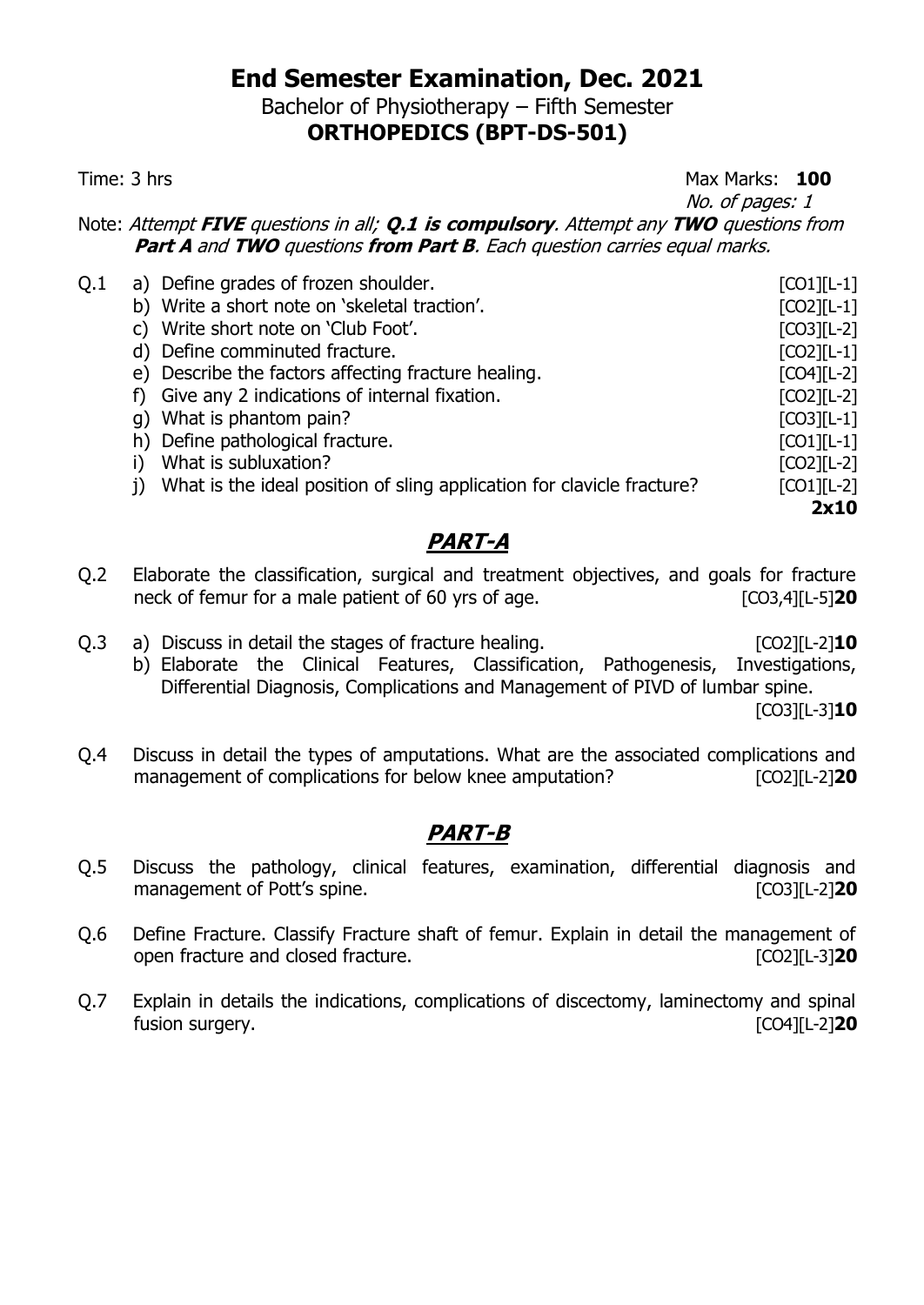Bachelor of Physiotherapy – Fifth Semester

**APPLIED BIOMECHANICS, KINESIOLOGY AND ERGONOMICS (BPT-DS-503)**

Time: 3 hrs **100** 

No. of pages: 1 Note: Attempt **FIVE** questions in all; **Q.1 is compulsory**. Attempt any **TWO** questions from **Part A** and **TWO** questions **from Part B**. Each question carries equal marks.

- Q.1 Short answer questions.
	- a) Difference between Genu Vaigus and genu varus. [CO5][L4]
	- b) Active insufficiency and passive insufficiency. [CO1][L2]
	- c) Subtalar joint during weight bearing and non-weight bearing position.  $[CO2][L5]$
	- d) Open chain and close chain response of Lumbo-pelvic rhythm in relation with hip joint. [CO][L4]**5x4**

### **PART-A**

- Q.2 Discuss in detail about the articulating structure of C6-C7 joint. Also discuss the kinematics, kinetics and factors contributing for the stability of C6-C7 flexion and extension. [CO2][L5]**20**
- Q.3 Explain the structure configuration of hip joint in relation to weight bearing in unilateral and bilateral stance. [CO5][L3]**20**
- Q.4 Describe in detail about the biomechanics of talocrural joint and subtalar joint.

[CO2][L3]**20**

- Q.5 Compare the biomechanics (characteristics, cause and management) during sway back and straight back postural abnormality. [CO2][L5]**20**
- Q.6 Write the angle changes and major muscle activity at hip, knee and ankle joint during different gait phases. **Example 20 CO4**[L2] **20**
- Q.7 Compare the biomechanics (kinematics and kinetics) of stoop lifting and squat lifting. [CO6][L5]**20**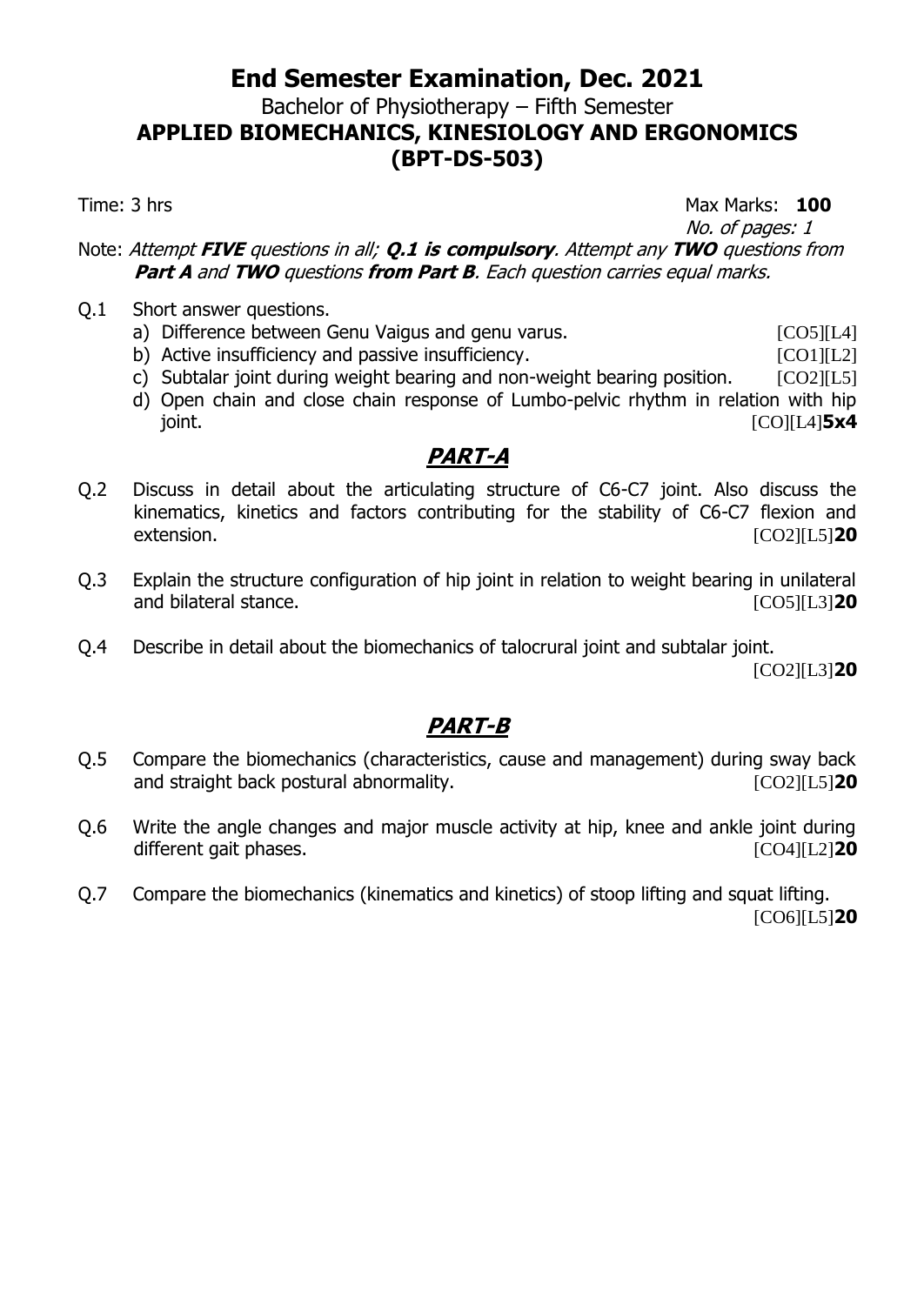Bachelor of Physiotherapy – Fifth Semester

### **CONSULTATION AND SCREENING (BPT-DS-504)**

Time: 2 hrs. Max Marks: **50** 

No. of pages: 1

Note: Attempt **FIVE** questions in all; **Q.1 is compulsory**. Attempt any **TWO** questions from **PART-A** and **TWO** questions from **PART-B**. Each question carries equal marks.

- Q.1 a) Frenkel's exercises are devised to improve co-ordination by use of sight, sound and touch in case of ataxia due to example and the set of  $[CO1][L-2]$ 
	- b) PNF was developed by \_\_\_\_\_\_\_\_.
	- c) Which of the following PNF techniques is used in Cerebellar ataxia?  $[CO3][L-1]$
	- d) What is the correct progression of ambulation by a pair of auxiliary crutches? [CO3][L-1]
	- e) Elbow crutches are indicated for the persons with \_\_\_\_\_\_\_\_. [CO3][L-1]**2x5**

### **PART-A**

- Q.2 Define 'consultation and screening'. Discuss its role in physical therapy assessment and treatment in any musculoskeletal condition. [CO4][L-4]**10**
- Q.3 Discuss in detail the WCPT guidelines for physical therapy services. [CO2][L-5]**10**
- Q.4 Enumerate the detailed assessment of a patient with knee pain. [CO4][L-4]**10**

- Q.5 List down the detailed guidelines for physician referral. [CO3][L-2]**10**
- Q.6 Write in detail about various critical signs and symptoms that signal appropriateness for physical therapy examination. **Example 20** and the set of  $[CO5][L-6]$ **10**
- Q.7 How would you interpret the screening findings? What would be the plan of care for a patient with knee osteoarthritis? Write in detail. **[CO5]**[L-6]<sup>10</sup>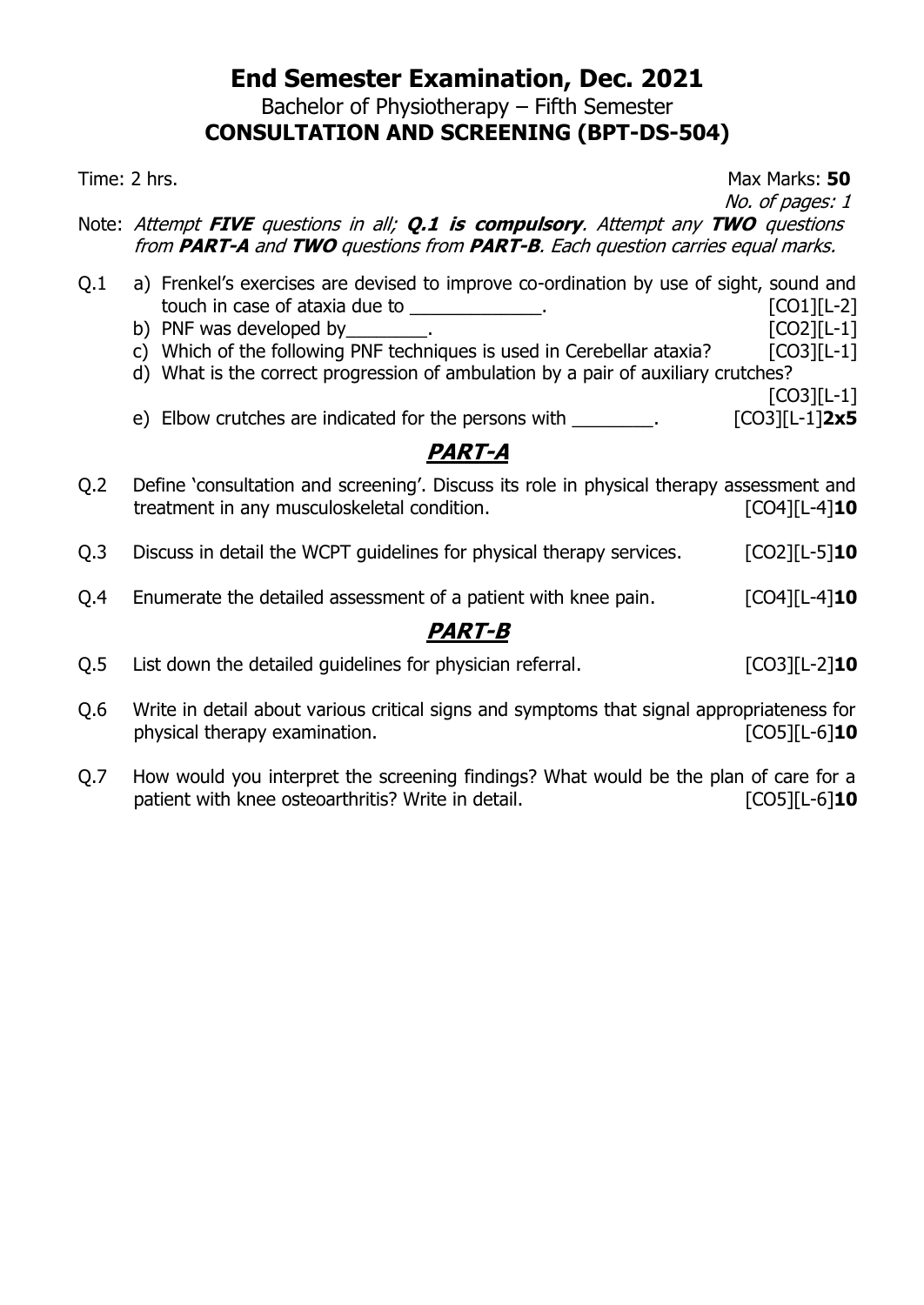#### M. Sc. (Nutrition and Dietetics) – Third Semester **ADVANCED NUTRITIONAL SCIENCES (MND-DS-306)**

Time: 3 hrs. Max Marks: **100** No. of pages: 1

- Note: Attempt **FIVE** questions in all; **Q.1 is compulsory.** Attempt any **TWO** questions from **PART-A** and **TWO** questions from **PART-B**. Each question carries equal marks.
- Q.1 Illustrate the reason behind bioavailability of nutrients. Discuss in detail. **20**

### **PART-A**

- Q.2 What are the Potential Health Benefits of Food Components other than nutrients? [CO1][L-1]**20**
- Q.3 Discuss the Role of specific nutrients in controlling gene expression: Protein lipids, vitamins and minerals. **Example 20** and minerals.
- Q.4 What is active and passive immunity? Analyze the role of Nutrition in immune function. [CO3][L-5]**20**

### **PART-B**

- Q.5 Explain the different methods of evaluation of protein quality in detail. [CO4][L-4]**20**
- Q.6 What is the relationship between nutrient interaction and bioavailability of nutrients? Discuss the impact of interaction on nutrient bioavailability. [CO4][L-6]**20**
- Q.7 What are the functional foods? Discuss the role of functional foods in detail.

[CO1][L-3]**20**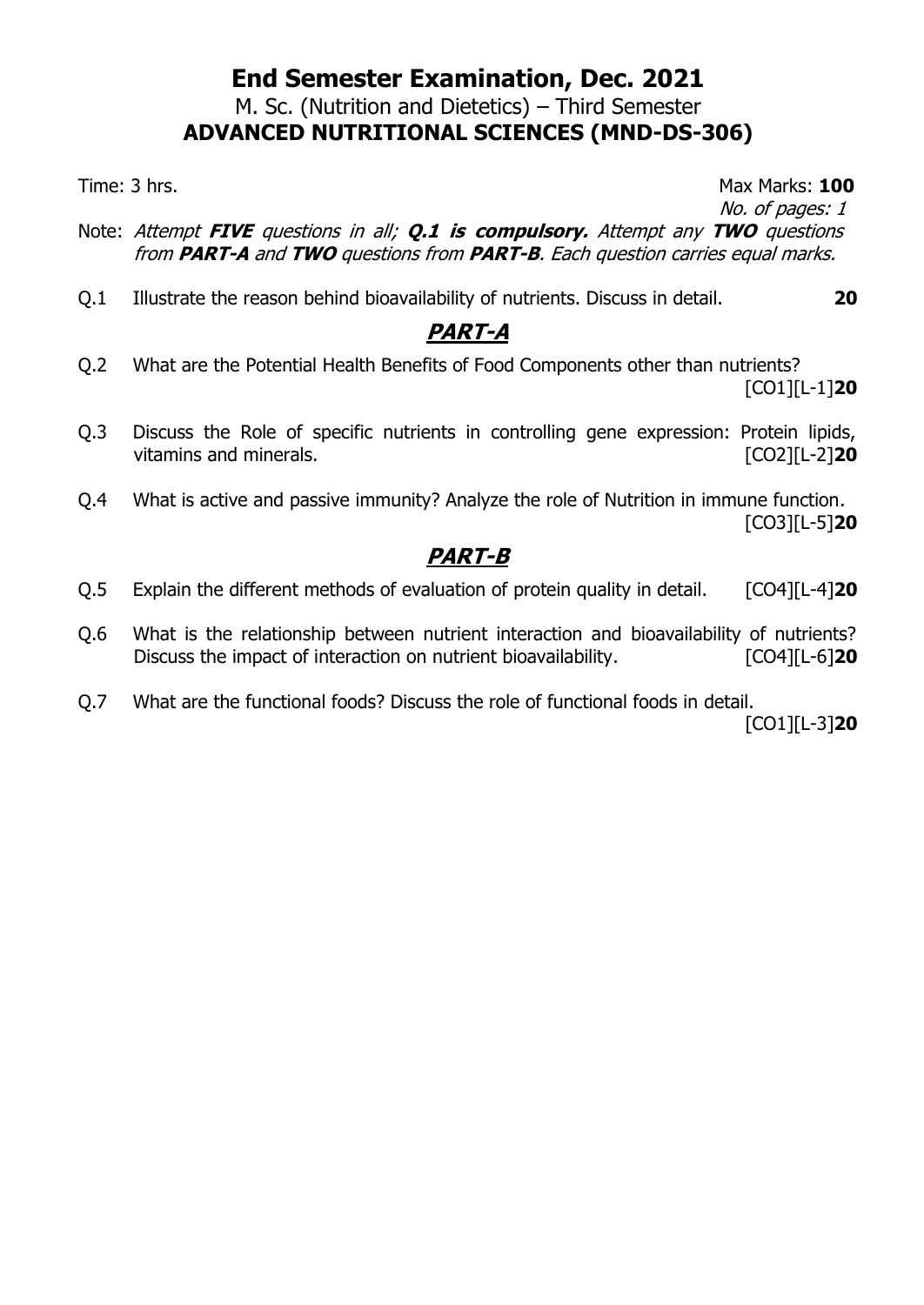M. Sc. (Nutrition and Dietetics) – Third Semester

# **SPORTS SUPPLEMENTS AND DOPING (MND-DS-309)**

Time: 3 hrs. **100** 

No. of pages: 1

- Note: Attempt **FIVE** questions in all; **Q.1 is compulsory.** Attempt any **TWO** questions from **PART-A** and **TWO** questions from **PART-B**. Each question carries equal marks.
- Q.1 Define and classify sports supplements. Describe the role of sports supplements in performance enhancement and hazards involved in their consumption. **20**

### **PART-A**

- Q.2 Explain in detail about carbo-loading and its role in endurance performance. [CO-3] [L-3] **20**
- Q.3 Discuss the role of creatinine in sports performance. Explain the benefits and negative impacts of creatinine consumption. [CO-3] [L-4] **20**
- Q.4 What are the supplements that can be provided to young athletes? [CO-3] [L-5] **20**

| O.5 | Stimulants that are prohibited by WADA 2021? Write in detail. | $[CO-2]$ $[L-1]$ 20 |
|-----|---------------------------------------------------------------|---------------------|
| O.6 | Enumerate ethical issues in doping.                           | $[CO-1]$ $[L-2]$ 20 |
| Q.7 | Discuss in detail about various dope testing methods.         | $[CO-4]$ $[L-2]$ 20 |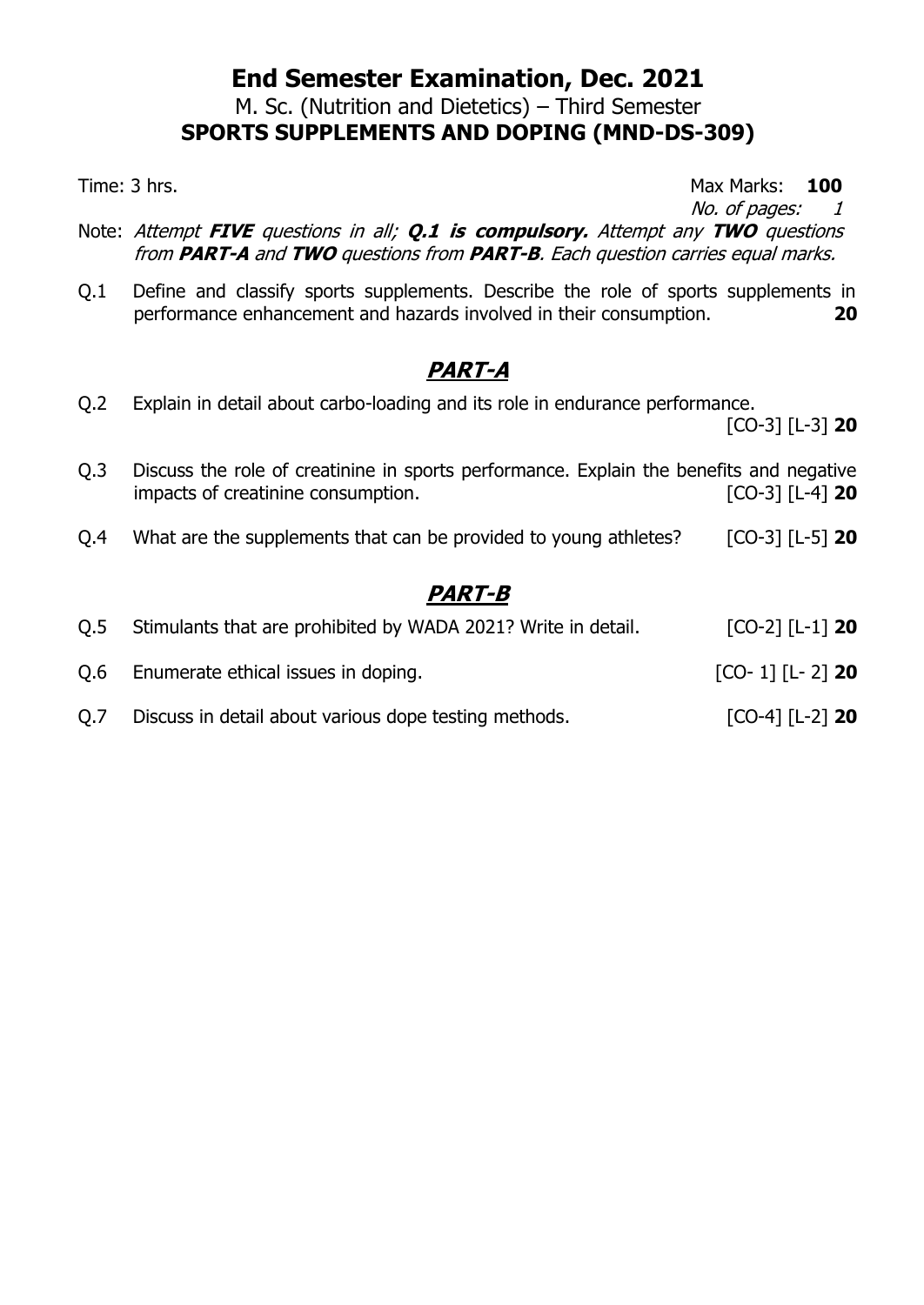M. Sc. (Nutrition and Dietetics) – Third Semester **MICROBIOLOGY OF FOOD (MNDF-DS-303)**

Time: 3 hrs. **100** No. of pages: 1

- Note: Attempt **FIVE** questions in all; **Q.1 is compulsory.** Attempt any **TWO** questions from **PART-A** and **TWO** questions from **PART-B**. Each question carries equal marks.
- Q.1 Summarize the sources of contamination in food. [CO1][L3]**20**

### **PART-A**

- Q.2 What are microbes? Illustrate the characteristics of yeast and molds with the help of examples. [CO2][L3]**20** Q.3 Discuss the factors responsible for food spoilage. [CO2][L2]**20**
- Q.4 Outline the principle of low temperature preservation techniques. [CO3][L4]**20**

# **PART-B**

Q.5 What do you understand by intoxication? Discuss the various food borne illnesses.

[CO2][L1]**20**

- Q.6 How BOD is different from COD? Explain.  $[CO3][L2]$ **20**
- Q.7 What are mycotoxins? Also, write about the measures to control infection in foods caused by pathogenic organisms. [CO4][L1]**20**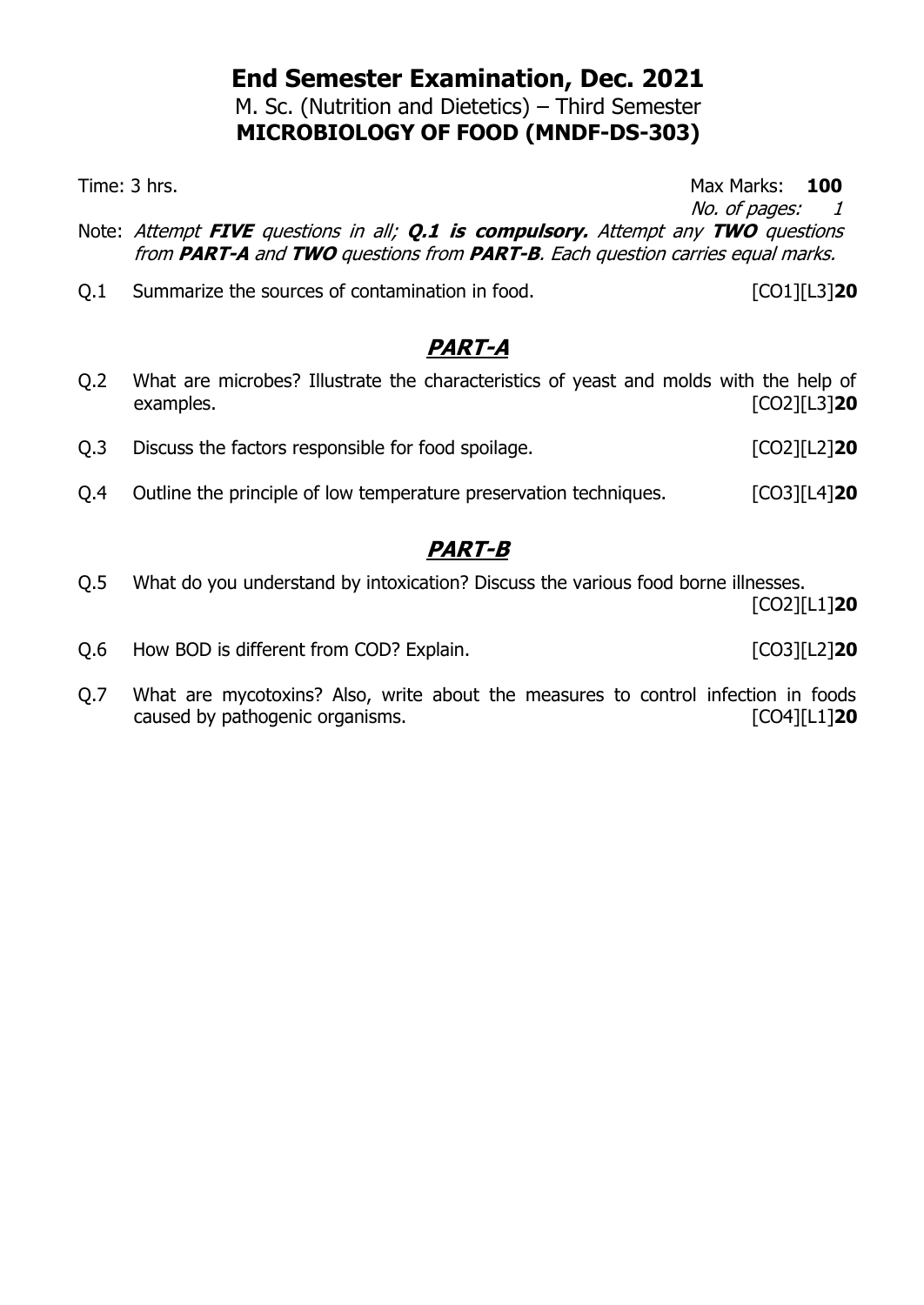#### **End Semester Examination, Dec. 2021** M. Sc. (Nutrition and Dietetics) – Third Semester **FOOD AND NUTRITION SECURITY (MNDP-DS-301)**

Time: 3 hrs. **100** 

No. of pages: 1

- Note: Attempt **FIVE** questions in all; **Q.1 is compulsory.** Attempt any **TWO** questions from **PART-A** and **TWO** questions from **PART-B**. Each question carries equal marks.
- Q.1 What are the challenges attaining food and nutrition security in India? Which are the techniques using to ensure to achieve nutrition security? **20**

#### **PART-A**

- Q.2 What is the concept of food and nutrition security at national, regional, household and individual levels? [CO1][L2]**20**
- Q.3 Write a short note on Impact of food distribution, access, availability. [CO1][L2]**20**
- Q.4 Role of food and nutrition policy to improve nutrition and food security. [CO3][L2]**20**

- Q.5 Write two micronutrient programme how it will be benefited for women and children? [CO4][L2]**20**
- Q.6 What are the importance of Bio-fortification and organic foods? [CO4][L2]**20**
- Q.7 Write a detail of National plan of action of nutrition. What are the sectoral roles?[CO2][L6]**20**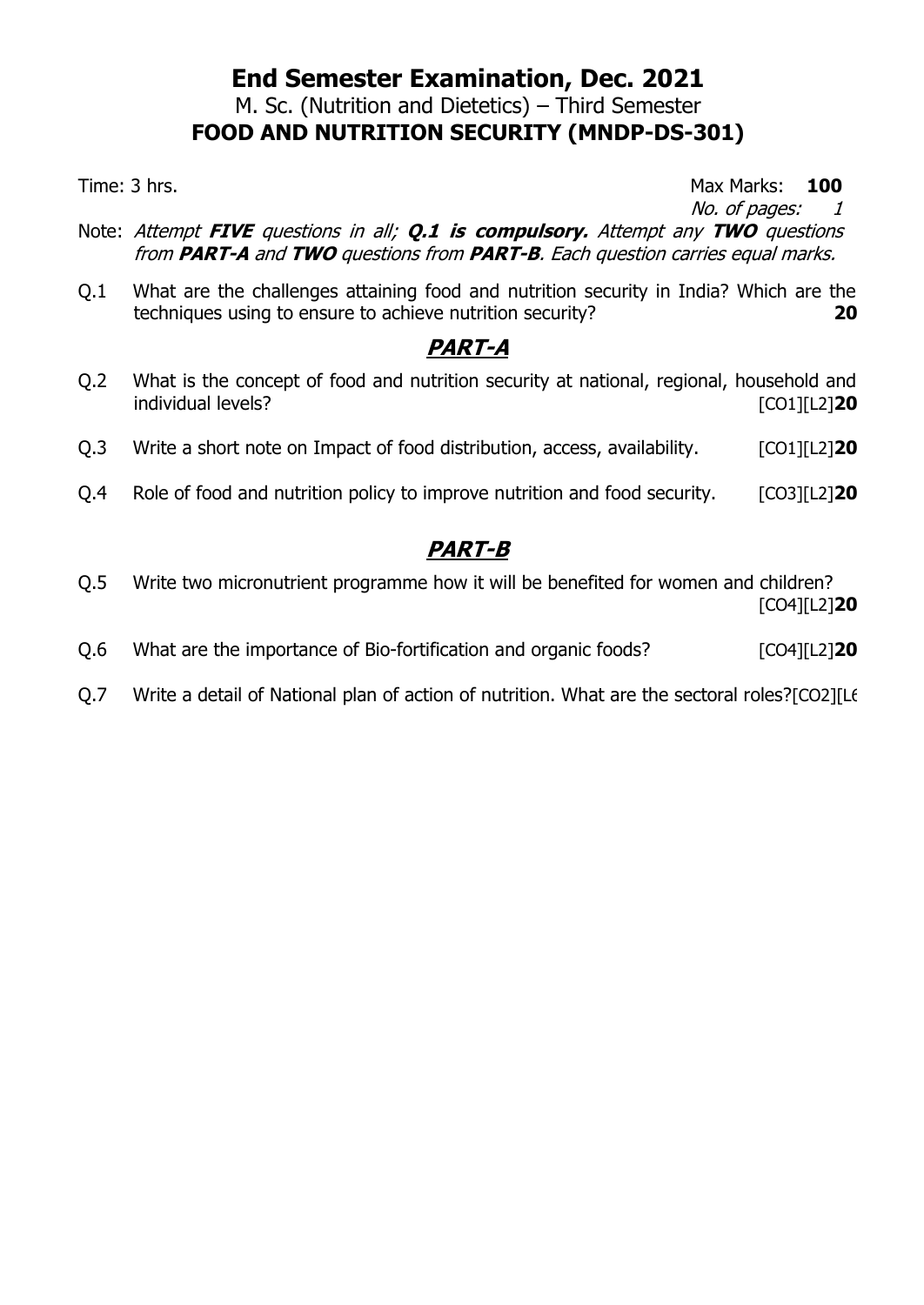M. Sc. (Nutrition and Dietetics) – Third Semester

### **ASPECTS OF PUBLIC HEALTH NUTRITION (MNDP-DS-303)**

Time: 3 hrs. **100** 

**20**

No. of pages: 1

- Note: Attempt **FIVE** questions in all; **Q.1 is compulsory.** Attempt any **TWO** questions from **PART-A** and **TWO** questions from **PART-B**. Each question carries equal marks.
- Q.1 Discuss concept and theories of health program planning? Write in details of National rural health mission?

### **PART-A**

| O.2 | Write in details of public health Programme planning steps. | $[CO1][L2]$ 20        |
|-----|-------------------------------------------------------------|-----------------------|
| O.3 | Define critical path method.                                | $[CO1][L2]$ 20        |
| 0.4 | What is programme evaluation and review technique?          | $[CO3][L2]$ <b>20</b> |

- Q.5 Describe in detail about concept of health economics. Define cost benefit analysis. [CO3][L2]**20**
- Q.6 What is health administration and management? What are the government health organizations? [CO4][L2]**20**
- Q.7 Describe in detail about the Role of Niti Aayog in health sector. [CO4][L2]**20**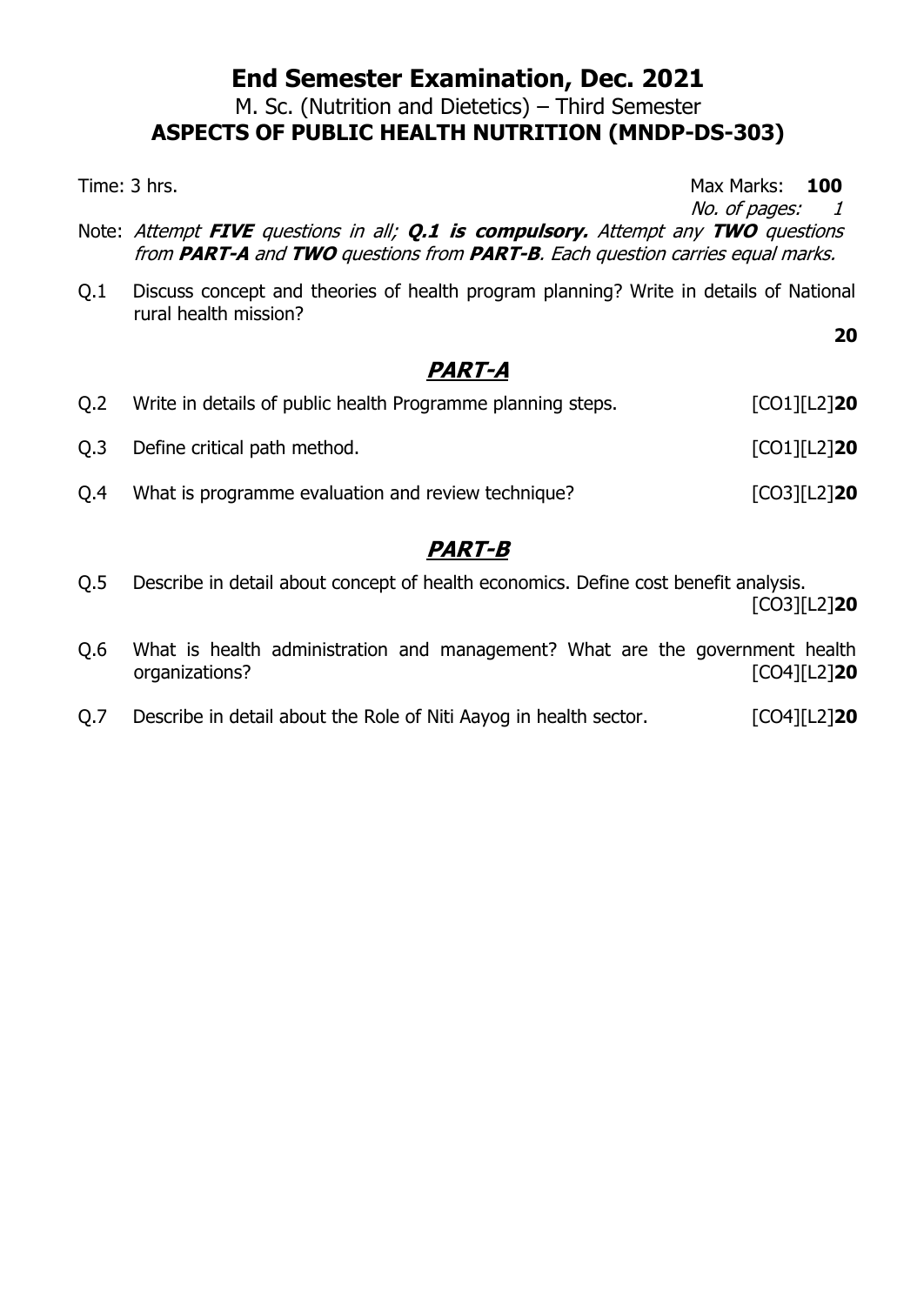#### Master of Physiotherapy (Musculoskeletal) - Third Semester **EVALUATION, DIAGNOSIS AND MANAGEMENT IN MUSCULOSKELETAL-II (MPTM-DS-301)**

Time: 3 hrs. **100** 

#### No. of pages: 1 Note: Attempt **FIVE** questions in all; **Q.1 is compulsory**. Attempt any **TWO** questions from **PART-A** and **TWO** questions from **PART-B**. Each question carries equal marks. Q.1 a) Define 'pathological fracture'. [CO1][L-1] b) What is subluxation? [CO2][L-2] c) What is the ideal position of sling application for clavicle fracture?  $[CO1][L-2]$ d) Give any three indications for nerve suturing. [CO3][L-3] e) Explain mini mental assessment scale. [CO4][L-2] f) What is cognitive impairment? [CO1][L-2] g) Name and give the use of any one upper limb assistive device. [CO2][L-2] h) Discuss the indications for spinal fusion surgery. [CO2][L-2] i) Define handicap according to ICD-10 classification. [CO3][L-3] j) What is grade 3 of neer's classification for humerus fracture? [CO3][L-2]**2x10**

#### **PART-A**

- Q.2 Elaborate the classification, surgical and physiotherapy treatment objectives, and goals for fracture neck of femur for a female patient of 60 yrs of age. [CO1,3][L-5]**20**
- Q.3 A 29 yrs old male patient had a fall on right outstretched hand and radiograph is showing colles fracture with posterior displacement. Discuss the evaluation, assessment, and physiotherapeutic management protocol for the patient. [CO3][L-5]**20**
- Q.4 What are the components of physical disability? Define the permanent impairment of lower limb in details. [CO4][L-2]**20**

#### **PART-B**

Q.5 Pre and post-operative assessment and rehabilitation of laminectomy at L3 level.

[CO2][L-3]**20**

- Q.6 Discuss in details the functional assessment of elderly. Elaborate the ways of sensory motor adaptations for elderly. **Example 20 CO4**][L-2] **20**
- Q.7 Discuss the use, method of application and training for the use of assistive devices for spine in details. [CO4][L-5]**20**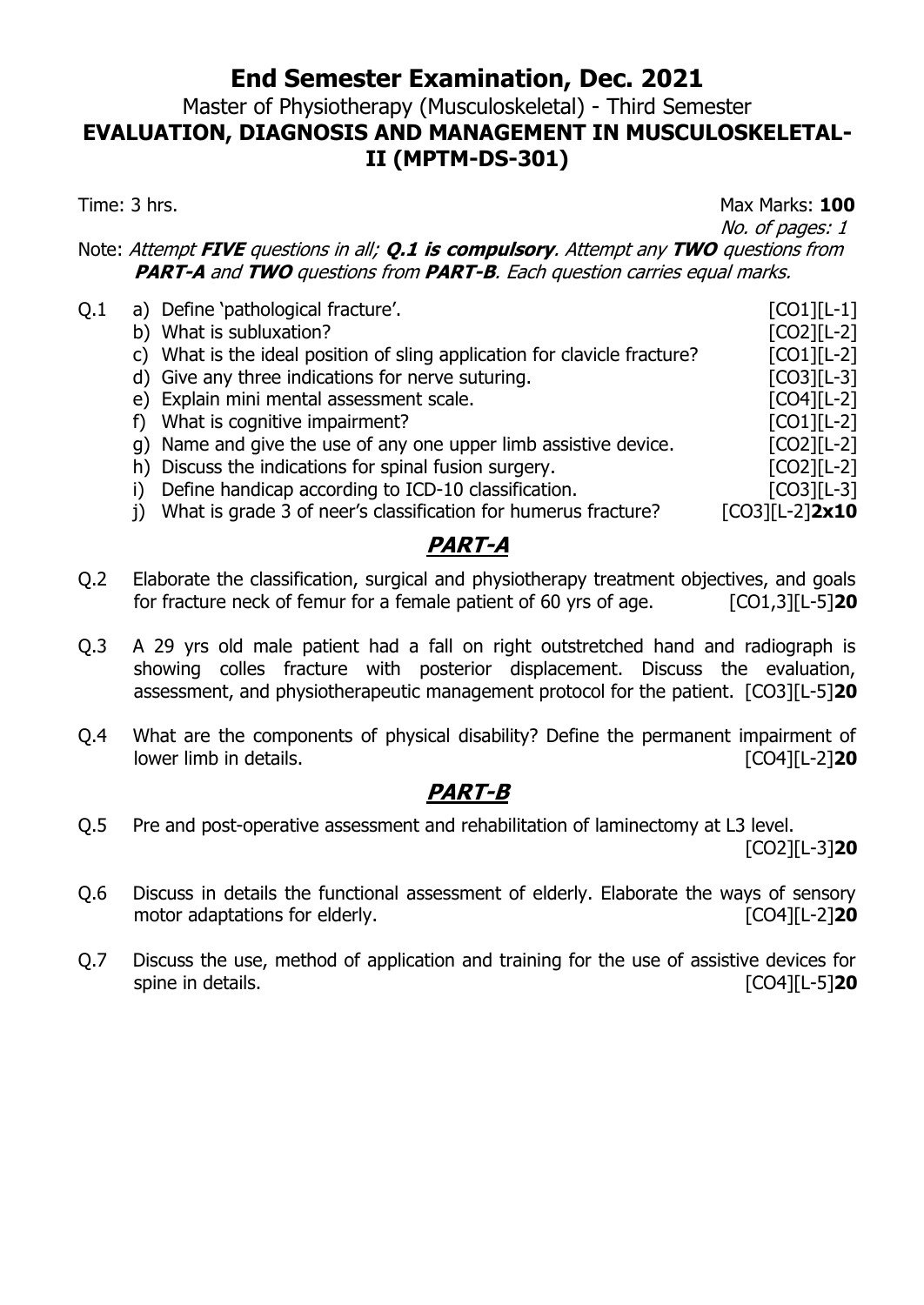#### Master of Physiotherapy (Neurology) – Third Semester **EVALUATION, DIAGNOSIS AND MANAGEMENT IN NEUROLOGY-II (MPTN-DS-301)**

Time: 3 hrs Max Marks: 100

No. of pages: 1

Note: Attempt **FIVE** questions in all; **Q.1 is compulsory**. Attempt any **TWO** questions from **PART-A** and **TWO** questions from **PART-B**. Each question carries equal marks.

- Q.1 a) What is Vestibulo-ocular reflex?
	- b) ASIA scale is used in assessment of Flaborate all the grades.
	- c) What is Automatic bladder?
	- d) Write the presenting complains for Quadriplegic CP.
	- e) What postural corrections can be done in 75 years old PD patient? Justify.

[CO1][L-1]**4x5**

### **PART-A**

- Q.2 Discuss in detail about assessment, evaluation and management of multiple sclerosis based on evidence-based practice. [CO2][L-3]**20**
- Q.3 What are the spinal malformations? Elaborate each of them with related neuropathogenesis, clinical manifestations, diagnosis, and management. [CO3][L-4]**20**
- Q.4 Write and explain about various autoimmune neurological disorders, make a possible differential diagnosis for each of them. [CO4][L-3]**20**

#### **PART-B**

- Q.5 What is reflex sympathetic dystrophy? How would you assess the patient for RSD? Write the possible treatment approach to be followed in this case. [CO4][L-2]**20**
- Q.6 Illustrate Functional assessment of the elderly and write in detail about the Conservative pain management of an elderly patient. [CO2][L-5]**20**
- Q.7 Describe the various types of spinal cord injuries. What is roe of ASIA Scale in SCI? Write the complete assessment and management for C5 level complete injury.

[CO2,4][L-6]**20**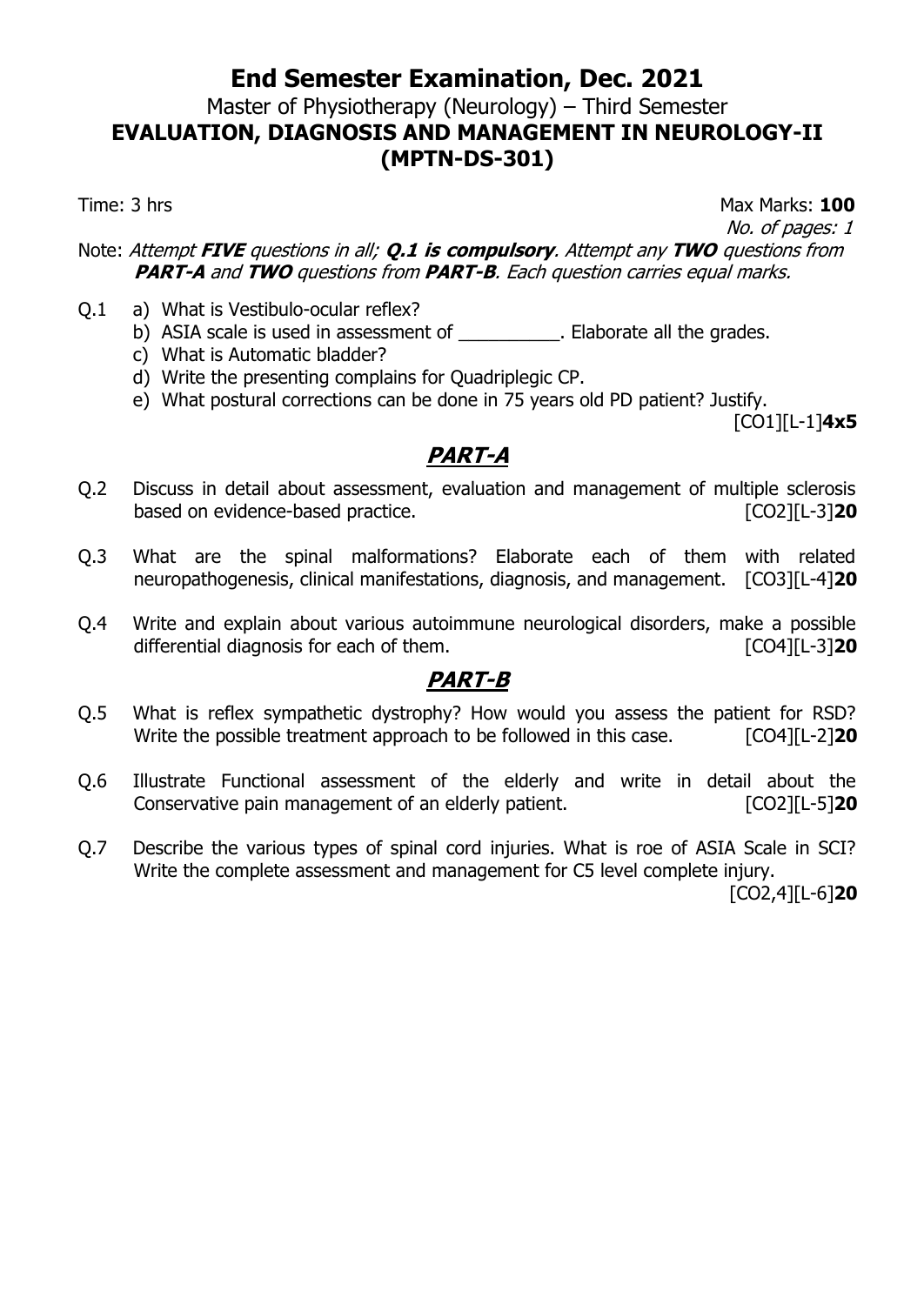#### Master of Physiotherapy (Sports) – Third Semester **EVALUATION, DIAGNOSIS AND MANAGEMENT IN SPORTS-II (MPTS-DS-301)**

Time: 3 hrs Max Marks: 100

No. of pages: 1

Note: Attempt **FIVE** questions in all; **Q.1 is compulsory**. Attempt any **TWO** questions from **PART-A** and **TWO** questions from **PART-B**. Each question carries equal marks.

- Q.1 a) Enumerate four forms of sports massage techniques.
	- b) Enumerate the protective equipment used in boxing.
	- c) Define 'overuse injuries'.
	- d) Give two examples of most commonly overuse injuries seen in fast bowlers in cricket.
	- e) What is Fartlek training?
	- f) Name the principles of training.
	- g) Name any four mechanical device used in sports massage.
	- h) What are four different types of baths?
	- i) Define 'Ergogenic Aids'.
	- j) What is blood doping? [CO1,3][L-1]**2x10**

### **PART-A**

- Q.2 Differentiate between contact and non-contact sports. Discuss the sign, symptoms, risk factors, rehabilitation and protective equipment used for shin splint. [CO1][L-4]**20**
- Q.3 What recommendation as sports physiotherapist may be suggested to choose the correct protective equipment in sports based on the principles of protective equipment? [CO2][L-2]**20**
- Q.4 Outline the indications, contraindications and therapeutic effects of sports massage with proper reasoning. The set of the set of the set of the set of the set of the set of the set of the set of the set of the set of the set of the set of the set of the set of the set of the set of the set of the set of the se

- Q.5 Discuss the importance of underwater massage in sports. Write down the properties of water and how they are used in sports rehabilitation and training. [CO2][L-5]20
- Q.6 How is periodization done and why it is beneficial for the sports persons.[CO3][L-1,5]**20**
- Q.7 What are anabolic steroids? What are their effects? Why it is in banned category? [CO4][L-1,3]**20**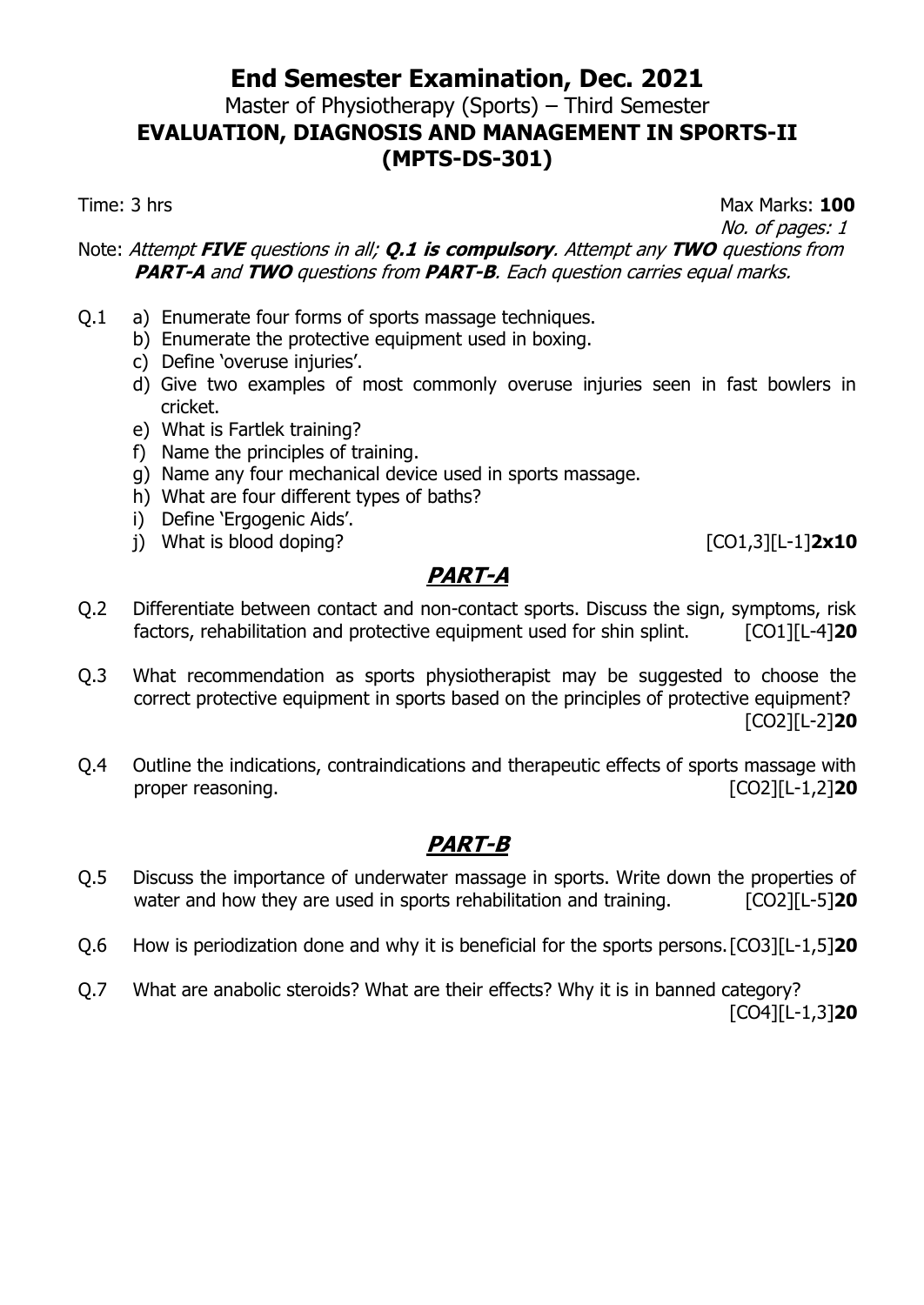#### **End Semester Examination, Dec. 2021** OPEN ELECTIVE - COMMON FOR ALL BRANCHES **RECENT TRENDS IN FOODS (ND-OE-001)**

#### Time: 3 hrs. Max Marks: **100**

No. of pages: 1

- Note: Attempt **FIVE** questions in all; **Q.1 is compulsory**. Attempt any **TWO** questions from **PART-A** and **TWO** questions from **PART-B**. Marks are indicated against question:
- Q.1 Give definition of the following:
	- a) Vermi-compost.
	- b) Conventional foods.
	- c) Ready to serve foods.
	- d) Genetic modification.
	- e) Nano foods. [CO1,4][L-1]**4x5**

### **PART-A**

- Q.2 Differentiate between 'conventional farming' and 'organic farming'. [CO-1] [L-2] **20**
- Q.3 Organic farming plays an important role in food security but has some limitations too. Justify the statement by giving suitable reasons. [CO- 2] [L-5] **20**
- Q.4 Genetic engineering in foods can bring advancements in agriculture. How a normal tomato can be modified as cold tolerant tomato by utilizing the genetic make-up of fish?

[CO- 1] [L-2] **20**

- Q.5 Classify convenience foods on the basis of their processing and ease of consumption. Also give three examples in each category. [CO- 2] [L-4] **20**
- Q.6 Illustrate the role of nano-technology in upliftment of Indian food industry. Also discuss its limitations. [CO-4] [L-4] **20**
- Q.7 What is the importance and need of convenience foods in our daily life? Discuss with suitable examples. [CO-3] [L-1] **20**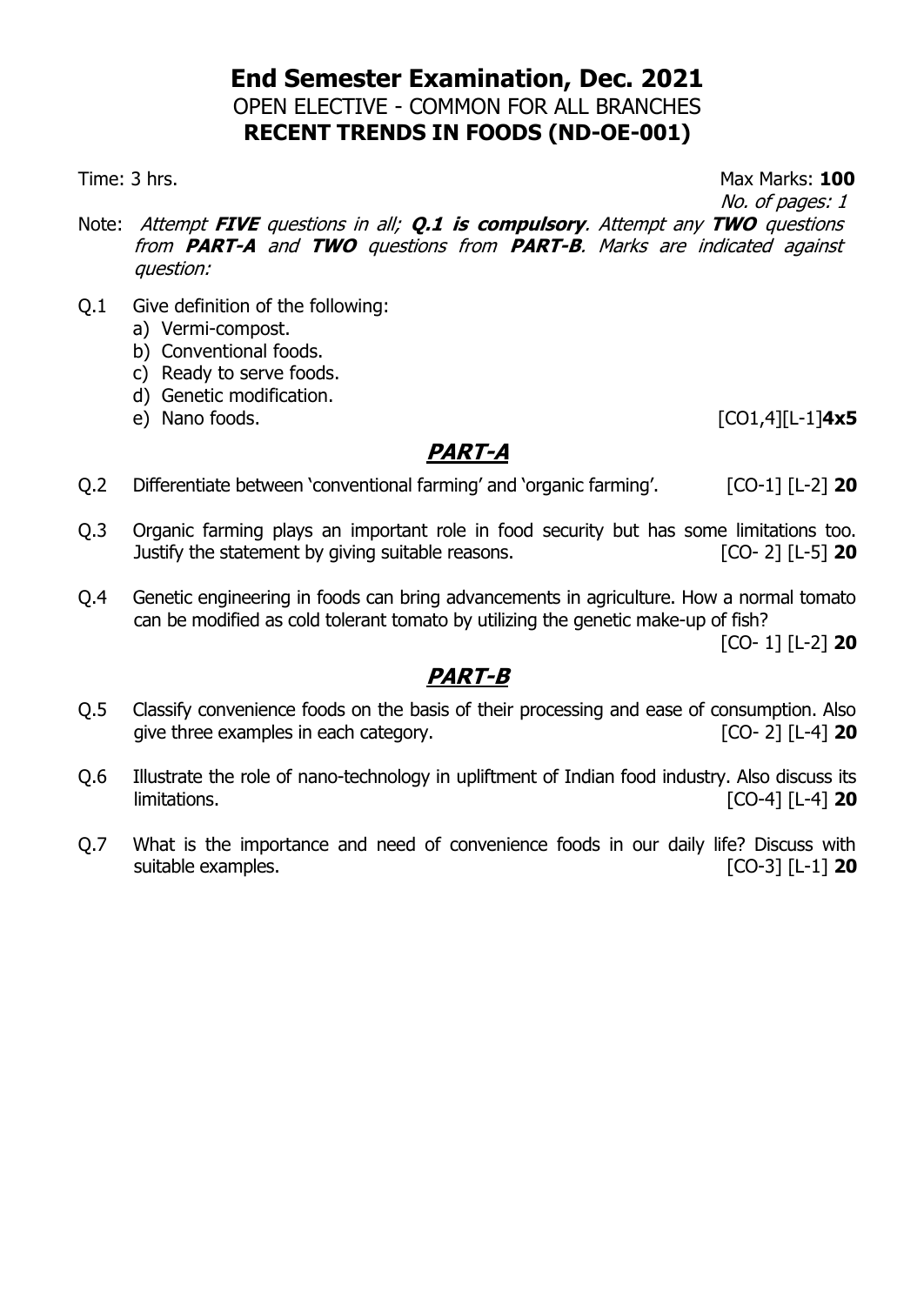#### **End Semester Examination, Dec. 2021** OPEN ELECTIVE - COMMON FOR ALL BRANCHES **WEIGHT MANAGEMENT (ND-OE-003)**

Time: 3 hrs. **100** 

No. of pages: 1

- Note: Attempt **FIVE** questions in all; **Q.1 is compulsory**. Attempt any **TWO** questions from **PART-A** and **TWO** questions from **PART-B**. Marks are indicated against each question.
- Q.1 Justify the statement "Energy balance plays a significant role in weight management". [CO-2] [L-5]**20**

### **PART-A**

| <i><b>PART-B</b></i> |                                                                                                |                            |  |  |
|----------------------|------------------------------------------------------------------------------------------------|----------------------------|--|--|
| O.4                  | What do you understand by the term underweight? Discuss the factors leading to<br>underweight. | $[CO-3]$ $[L-3]$ <b>20</b> |  |  |
| O.3                  | What is BMI? Discuss the health hazards of obesity.                                            | $[CO-2]$ $[L-2]$ 20        |  |  |
| O.2                  | Illustrate the methods through which obesity can be assessed.                                  | $[CO-1]$ $[L-4]$ 20        |  |  |

- Q.5 Describe in detail the nutritional management of obesity. [CO-2] [L-2]**20**
- Q.6 Explain in detail the nutritional management of underweight. [CO-3] [L-1]**20**
- Q.7 What is Fad Diet? Also, discuss the consequences of following such diets regularly. [CO-4] [L-3]**20**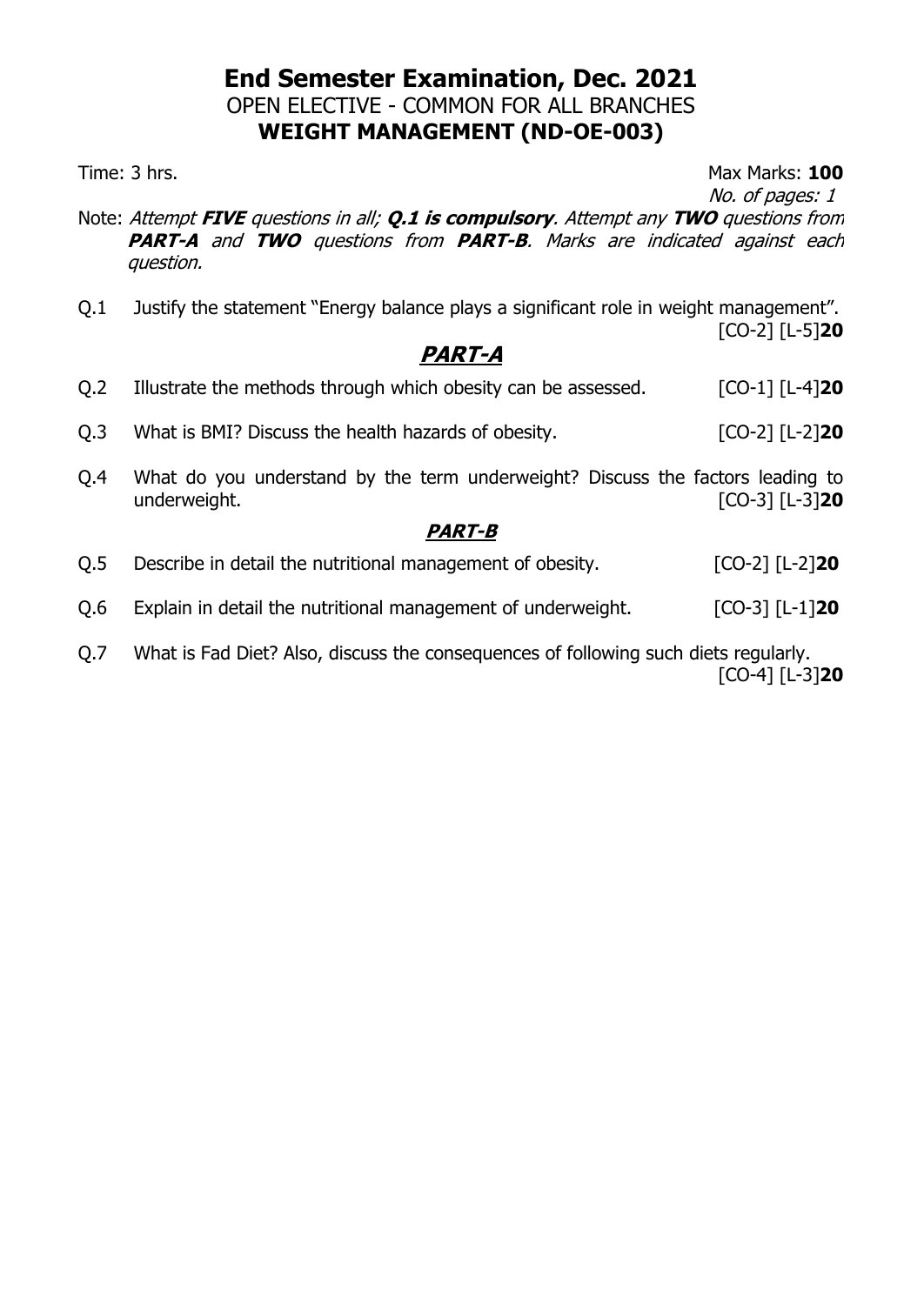### **End Semester Examination, Dec. 2021** OPEN ELECTIVE - COMMON FOR ALL BRANCHES **INTRODUCTIION TO COMMUNITY HEALTH (PT-OE-001)**

Time: 2 hrs. Max Marks: **50**

No. of pages: 1

(CO-1,L-2)

- Note: Attempt **FIVE** questions in all; **Q.1 is compulsory**. Attempt any **TWO** questions from **PART-A** and **TWO** questions from **PART-B**. Marks are indicated against each question.
- Q.1 a) Define 'public health'. (CO-1,2,L-1) b) Differentiate between 'communicable' and 'non-communicable' diseases.
	- c) What is the importance of exercise in community health?  $(CO-1,L-3,4)$
	- d) Define 'social medicine'. (CO-3,L-1,2)
	- e) Explain health promotion. (CO-2,L-1)**2x5**

### **PART-A**

- Q.2 How cultural and language differences act as a barrier to provision of quality care by<br>the health workforce? (CO-1,2,L-2)10 the health workforce?
- Q.3 Write down the important aspects of health belief model. (CO-2,L-1,2)**10**
- Q.4 Discuss Food insecurity and nutritional access in present day scenario. (CO-3,L-6)**10**

#### **PART-B**

- Q.5 What do you understand by Social determinants of health? Present your views. (CO-1,2,L-5)**10**
- Q.6 Elaborate the different theoretical construction of health belief model.

(CO-2,L-2)**10**

Q.7 How does the lack of healthcare access affect population health and patient wellbeing in a community? (CO-3,L-3)**10**